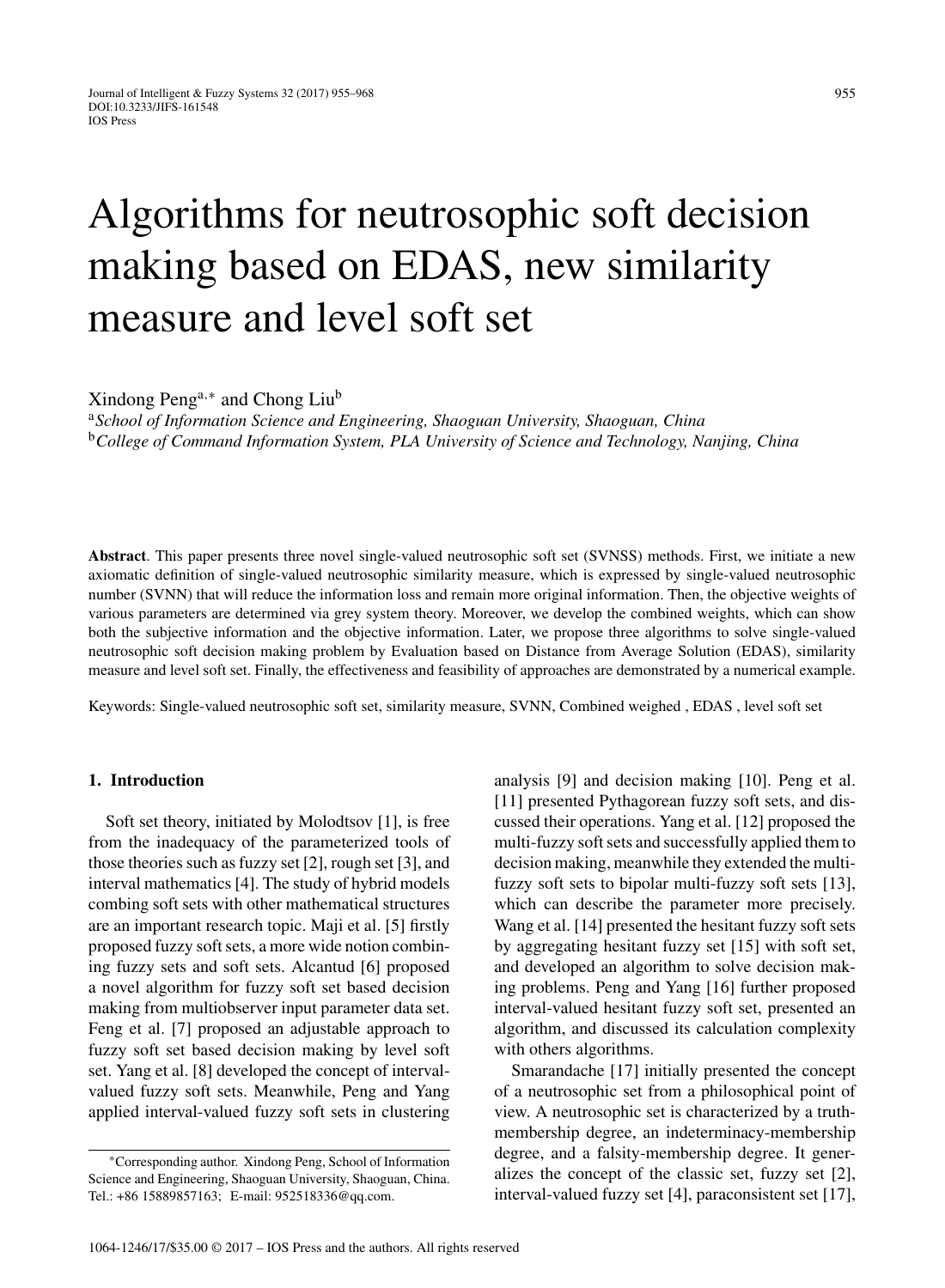and tautological set [17]. From scientific or engineering point of view, the neutrosophic set and set-theoretic operators need to be specified. Otherwise, it will be difficult to apply in the real applications. Hence, Smarandache [17] firstly introduced the a single valued neutrosophic set (SVNS). Wang et al. [18] provided the set-theoretic operators and various properties of SVNSs. Ye [19, 20] proposed a multi-attribute decision making (MADM) method using the correlation coefficient under singlevalued neutrosophic environment. Ye [21, 22] further developed clustering method and decision making methods by similarity measures of SVNS. Meanwhile, Peng and Dai [23] presented new similarity measure of SVNS and applied them to decision making. Biswas et al. [24] extended the Technique for Order Preference by Similarity to an Ideal Solution (TOPSIS) method for multi-attribute single-valued neutrosophic decision-making problem. Sahin and Kucuk [25] defined a subsethood measure for SVNS, and applied to MADM. Yang et al. [26] introduced single valued neutrosophic relations and discussed their properties. Huang [27] developed a new distance measure of SVNSs, and applied them to clustering analysis and MADM. Liu [28] proposed aggregation operators based on Archimedean t-conorm and t-norm for SVNS and also gave an application in MADM. Wu et al. [29] proposed a cross-entropy and prioritized aggregation operator with simplified neutrosophic sets. Single valued neutrosophic graphs [30–32] and bipolar single valued neutrosophic graphs [33, 34] are proposed by Broumi et al. Peng et al. [35, 36] proposed ELECTRE approach and qualitative flexible approach based on likelihood for multi-valued neutrosophic MADM problem, respectively. Ji et al. [37] introduced a projectionbased TODIM method for multi-valued neutrosophic MADM problem. Tian et al. [38] presented an improved MULTIMOORA approach for simplified neutrosophic linguistic set. Later, Tian et al. [39] incorporated power aggregation operators and a TOPSIS-based QUALIFLEX method in order to solve green product design selection problems using simplified neutrosophic linguistic information. Tian et al. [40] proposed a MADM based on generalized prioritized aggregation operators under simplified neutrosophic uncertain linguistic environment.

Combining the advantages of the instance of neutrosophic set [17] with soft set [1], Maji [41] proposed the single-valued neutrosophic soft set. Şahin and Küçük [42] presented the definition of similarity and entropy in single-valued neutrosophic soft environment. Mukherjee and Sarkar [43] defined some similarity measures of single-valued neutrosophic soft sets, and applied them to real life problems. Deli and Broumi [44] defined some new operators and soft matrix based on single-valued neutrosophic soft sets. Alkhazaleh [45] introduced time-neutrosophic soft set and studied some of its properties in detail. Al-Quran and Hassan [46] presented the neutosophic vague soft expert set theory and discussed their properties in detail.

Evaluation based on Distance from Average Solution (EDAS), originally proposed by Ghorabaee et al. [47], is a new MADM method for inventory ABC classification. It is very useful when we have some conflicting parameters. In the compromise MADM methods such as TOPSIS and VIKOR [48], the best alternative is got by computing the distance from ideal and nadir solutions. The desirable alternative has lower distance from ideal solution and higher distance from nadir solution in these MADM methods. Ghorabaee et al. [49] extended the EDAS method to supplier selection. As far as we know, however, the study of the MADM problem based on EDAS method have not been reported in the existing academic literature. Hence, it is an interesting research topic to apply the EDAS in MADM to rank and determine the best alternative under single-valued neutrosophic soft environment. Through a comparison analysis of the given methods, their objective evaluation is carried out, and the method which maintains consistency of its results is chosen.

For computing the similarity measure of two SVNSs, we propose a new axiomatic definition of similarity measure, which takes in the form of SVNN. Comparing with the existing literature [21, 22, 42, 43], our similarity measure can remain more original decision information.

By means of level soft sets, Feng et al. [7] presented an adjustable approach to fuzzy soft sets based decision making. By considering different types of thresholds, it can derive different level soft sets from the original fuzzy soft set. In general, the final optimal decisions based on different level soft sets could be different. Thus the newly proposed approach is in fact an adjustable method which captures an important feature for decision making in an imprecise environment: some of these problems are essentially humanistic and thus subjective in nature. As far as we know, however, the study of the single-valued neutrosophic soft MADM problem based on level soft set have not been reported in the existing academic literature.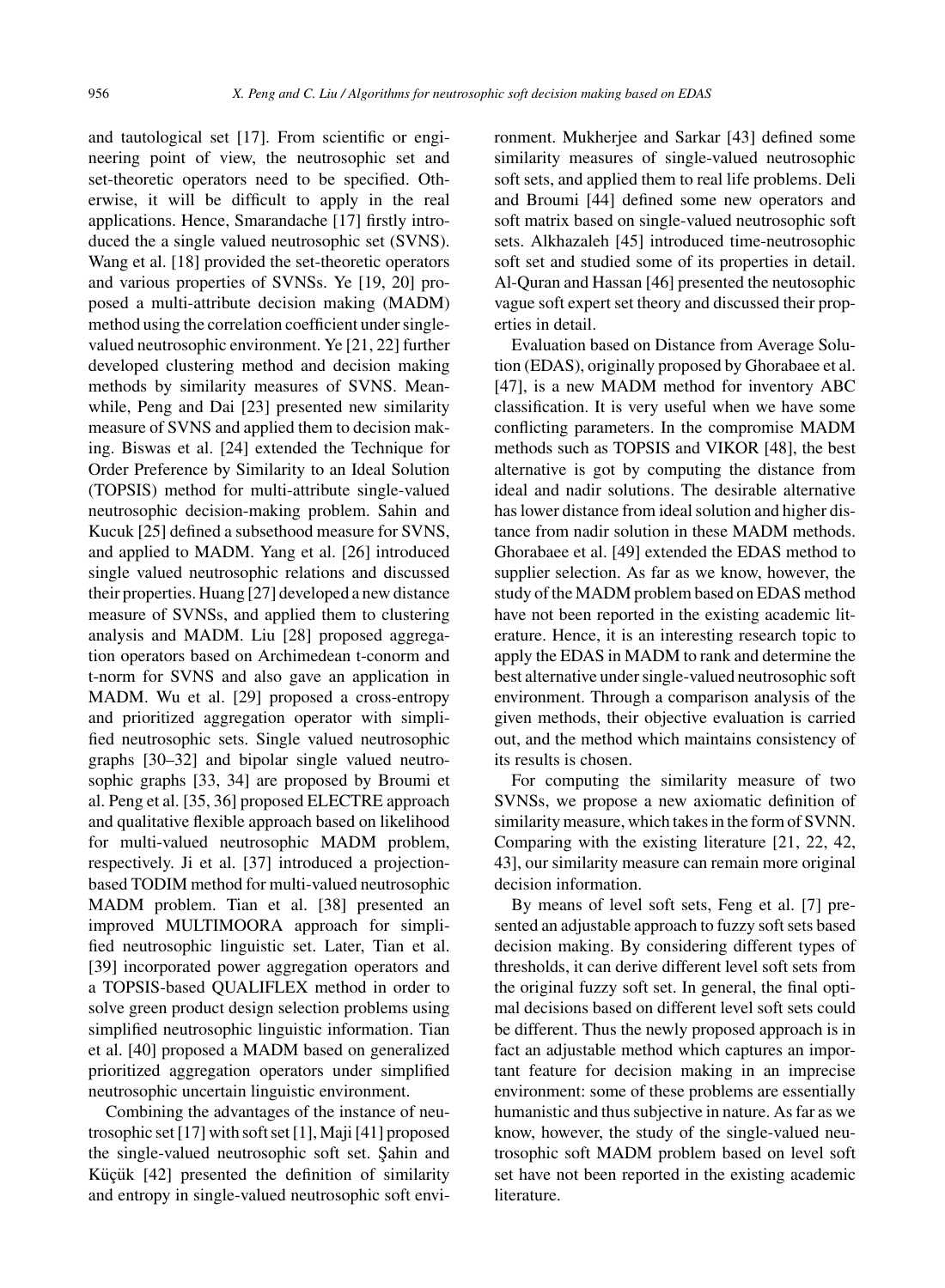Considering that different attribute weights will influence the ranking results of alternatives, we develop a new method to determine the attribute weights by combining the subjective elements with the objective ones. This model is different from the existing methods, which can be divided into two tactics: one is the subjective weighting evaluation methods and the other is the objective weighting determine methods, which can be computed by grey system theory [50]. The subjective weighting methods focus on the preference information of the decision maker [19–21, 27–29], while they ignore the objective information. The objective weighting determine methods do not take the preference of the decision maker into account, that is to say, these methods fail to take the risk attitude of the decision maker into account [22, 24]. The feature of our weighting model can show both the subjective information and the objective information. Hence, combining objective weights with subjective weights, a combined model to obtain attribute weights is proposed.

The remainder of this paper is organized as follows: In Section 2, we review some fundamental conceptions of neutrosophic sets, single-valued neutrosophic sets, soft set and single-valued neutrosophic soft sets. In Section 3, a new axiomatic definition of single-valued neutrosophic similarity measure is presented. In Section 4, three single-valued neutrosophic soft decision making approaches based on EDAS, similarity measure and level soft set are shown. In Section 5, a numerical example is given to illustrate the proposed methods. The paper is concluded in Section 6.

## **2. Preliminaries**

#### *2.1. Neutrosophic set*

Neutrosophic set is a portion of neutrosophy, which researches the origin, and domain of neutralities, as well as their interactions with diverse ideational scope [17], and is a convincing general formal framework, which extends the presented sets [2, 4] from philosophical point. Smarandache [17] introduced the definition of neutrosophic set as follows:

**Definition 1.** [17] Let X be a universe of discourse, with a class of elements in X denoted by  $x$ . A neutrosophic set  $B$  in  $X$  is summarized by a truth-membership function  $T_B(x)$ , an indeterminacy-membership function  $I_B(x)$ , and a

falsity-membership function  $F_B(x)$ . The functions  $T_B(x)$ ,  $I_B(x)$ , and  $F_B(x)$  are real standard or nonstandard subsets of ]0<sup>-</sup>, 1<sup>+</sup>[. That is  $T_B(x)$  :  $X \rightarrow$  $[0^-, 1^+]$ ,  $I_B(x) : X \rightarrow [0^-, 1^+]$ , and  $F_B(x) : X \rightarrow$  $10^{-}$ ,  $1^{+}$ [.

There is restriction on the sum of  $T_B(x)$ ,  $I_B(x)$ , and  $F_B(x)$ , so  $0^- \leq \sup T_B(x) + \sup I_B(x) +$ sup  $F_B(x) \leq 3^+$ .

As mentioned above, it is hard to apply the neutrosophic set to solve some real problems. Hence, Smarandache [17] presented SVNS, which is a subclass of the neutrosophic set and mentioned the definition as follows:

**Definition 2.** [17] Let  $X$  be a universe of discourse, with a class of elements in  $X$  denoted by x. A single-valued neutrosophic set N in X is summarized by a truth-membership function  $T_N(x)$ , an indeterminacy-membership function  $I_N(x)$ , and a falsity-membership function  $F_N(x)$ . Then a SVNS N can be denoted as follows:

$$
N = \{ < x, T_N(x), I_N(x), F_N(x) > | \ x \in X \}, \quad (1)
$$

where  $T_N(x)$ ,  $I_N(x)$ ,  $F_N(x) \in [0, 1]$  for  $\forall x \in X$ . Meanwhile, the sum of  $T_N(x)$ ,  $I_N(x)$ , and  $F_N(x)$  fulfills the condition  $0 \leq T_N(x) + I_N(x) + F_N(x) \leq 3$ . For a SVNS N in X, the triplet  $(T_N(x), I_N(x), F_N(x))$ is called single-valued neutrosophic number (SVNN). For convenience, we can simply use  $x = (T_x, I_x, F_x)$  to represent a SVNN as an element in the SVNS N.

Generally speaking, two special values are taken into consideration, i.e., SVNN 0 and 1. If we think about 0 as the worst value and 1 as the best value, we can set 0 as  $(0,1,1)$  and 1 as  $(1,0,0)$ .

**Definition 3.** [17, 18] Let  $x = (T_x, I_x, F_x)$  and  $y =$  $(T_v, I_v, F_v)$  be two SVNNs, then operations can be defined as follows:

- (1)  $x^c = (F_x, 1 I_x, T_x);$
- (2)  $x \bigcup y = (\max\{T_x, T_y\}, \min\{I_x, I_y\}, \min$  ${F_x, F_y}$ ;
- (3)  $x \bigcap y = (\min\{T_x, T_y\}, \max\{I_x, I_y\}, \max$  ${F_x, F_y}$ ;
- (4)  $x \oplus y = (T_x + T_y T_x * T_y, I_x * I_y, F_x *$  $F_{v}$ );
- (5)  $x \otimes y = (T_x * T_y, I_x + I_y I_x * I_y, F_x +$  $F_y - F_x * F_y);$
- (6)  $\lambda x = (1 (1 T_x)^{\lambda}, (I_x)^{\lambda}, (F_x)^{\lambda}), \lambda > 0;$
- (7)  $x^{\lambda} = ((T_x)^{\lambda}, 1 (1 I_x)^{\lambda}, 1 (1 (F_x)^\lambda$ ,  $\lambda > 0$ .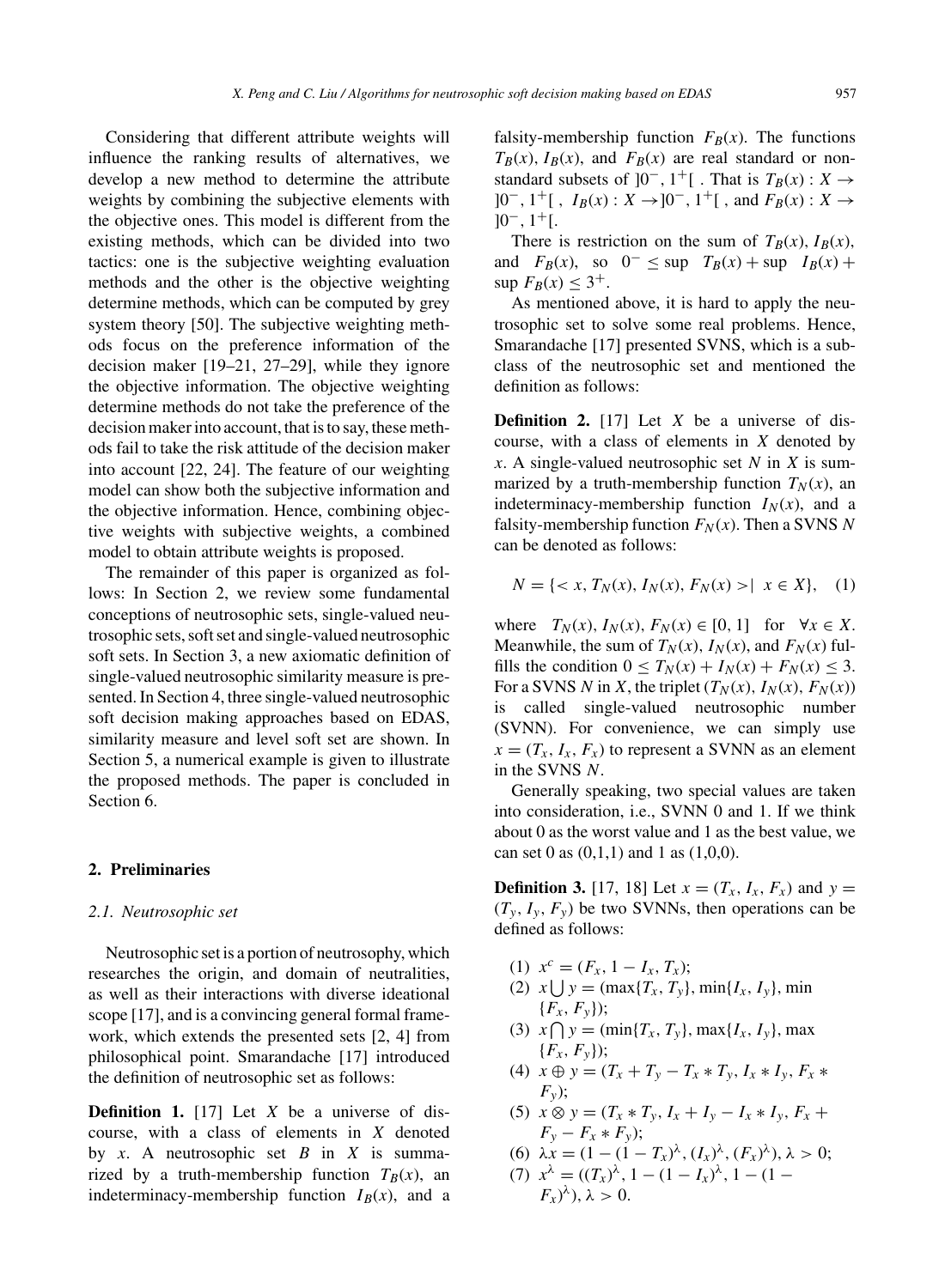For comparing two SVNNs, Peng et al. [51] introduced a similarity measure method for a SVNN.

**Definition 4.** [51] Let  $x = (T_x, I_x, F_x)$  be a SVNN, then the score function  $s(x)$  is defined as follows:

$$
s(x) = \frac{2}{3} + \frac{T_x}{3} - \frac{I_x}{3} - \frac{F_x}{3}.
$$
 (2)

It measures the hamming similarity between  $x =$  $(T_x, I_x, F_x)$  and the ideal solution  $(1, 0, 0)$  for the comparison of SVNNs.

**Definition 5.** [28] Let  $x_j$  ( $j = 1, 2, \dots, n$ ) be a series of the SVNNs, and  $w = (w_1, w_2, \cdots, w_n)^T$  be the weight vector of  $x_i(i = 1, 2, \dots, n)$ , then a singlevalued neutrosophic weighted averaging (SVNWA) operator is a mapping SVNWA:  $X^n \rightarrow X$ , where

$$
SVMWA(x_1, x_2, \cdots, x_n) = \bigoplus_{j=1}^n (w_j x_j)
$$
  
=  $\left(1 - \prod_{j=1}^n (1 - T_j)^{w_j}, \prod_{j=1}^n (I_j)^{w_j}, \prod_{j=1}^n (F_j)^{w_j}\right)(3)$ 

**Definition 6.** [41] A pair  $(\widetilde{F}, A)$  is called a singlevalued neutrosophic soft set over U, where  $\tilde{F}$  is a mapping given by  $\widetilde{F}: A \to \widetilde{P}(U)$ .

In other words, the single-valued neutrosophic soft set is not a kind of set, but a parameterized family of subsets of the set U. For any parameter  $e \in A$ ,  $F(e)$  may be considered as the set of e-approximate elements of the single-valued neutrosophic soft set  $(\widetilde{F}, A)$ . Let  $\widetilde{F}(e)(x)$  denote the membership value that object x holds parameter e, then  $F(e)$ can be written as a single-valued neutrosophic set that  $\widetilde{F}(e) = \{x/F(e)(x) \mid x \in U\} = \{x/(T_{\widetilde{F}}(e)(x)),$  $I_{\widetilde{F}}(e)(x), F_{\widetilde{F}}(e)(x)) \mid x \in U$ .

**Example 1.** Let  $U = \{x_1, x_2, x_3\}$  and  $A = \{e_1, e_2, e_3\}$  $e_3$ . Let  $(\tilde{F}, A)$  be a single-valued neutrosophic soft set over U, defined as follows:

$$
\widetilde{F}(e_1) = \{x_1/(0.3, 0.4, 0.7), x_2/(0.3, 0.5, 0.6),
$$
  
\n
$$
x_3/(0.4, 0.4, 0.6)\},
$$
  
\n
$$
\widetilde{F}(e_2) = \{x_1/(0.7, 0.4, 0.8), x_2/(0.6, 0.4, 0.6),
$$
  
\n
$$
x_3/(0.3, 0.5, 0.7)\},
$$
  
\n
$$
\widetilde{F}(e_3) = \{x_1/(0.5, 0.4, 0.6), x_2/(0.3, 0.6, 0.7),
$$
  
\n
$$
x_3/(0.3, 0.4, 0.8)\}.
$$

Then,  $(\widetilde{F}, A)$  is described by the following Table 1.

Table 1 The single-valued neutrosophic soft set  $(\widetilde{F},A)$ 

|       | e1              | e2              | $e_3$           |
|-------|-----------------|-----------------|-----------------|
| $x_1$ | (0.3, 0.4, 0.7) | (0.7, 0.4, 0.8) | (0.5, 0.4, 0.6) |
| $x_2$ | (0.3, 0.5, 0.6) | (0.6, 0.4, 0.6) | (0.3, 0.6, 0.7) |
| $x_3$ | (0.4, 0.4, 0.6) | (0.3, 0.5, 0.7) | (0.3, 0.4, 0.8) |

**Definition 7.** [41] Let  $(\widetilde{F}, A)$  and  $(\widetilde{G}, B)$  be two single-valued neutrosophic soft sets over the common universe U.  $(F, A)$  is said to be single-valued neutrosophic soft subset of  $(G, B)$  if  $A \subset B$ ,  $T_{\widetilde{F}}(e)(x) \leq T_{\widetilde{G}}(e)(x), I_{\widetilde{F}}(e)(x) \leq I_{\widetilde{G}}(e)(x), F_{\widetilde{F}}(e)(x) \geq F_{\widetilde{G}}(e)(x), \forall e \in A, x \in U.$  We denote it by  $\geq F_{\widetilde{G}}(e)(x), \forall e \in A, x \in U.$  We denote it by<br>  $(F \mid A) \subset (\widetilde{G} \mid B)$  $(\widetilde{F}, A) \subseteq (\widetilde{G}, B)$ .

# **3. A new single-valued neutrosophic similarity measure**

For the existing single-valued neutrosophic similarity measures [21, 22, 42, 43], its similarity result is a fuzzy number, it may lost some original information. In the following, we will propose a new single-valued neutrosophic similarity measure, its similarity result is still a single-valued neutrosophic number, hence it can be remain more original decision information in some extent.

**Definition 8.** Let  $A_1$ ,  $A_2$  and  $A_3$  be three SVNSs on X. A similarity measure  $S^{\Delta}(A_1, A_2)$  is a mapping  $S^{\Delta}$ : SVNS(X) × SVNS(X) → SVNN, possessing the following properties:

- (1)  $S^{\Delta}(A_1, A_2)$  is a SVNN;
- (2)  $S^{\Delta}(A_1, A_2) = (1, 0, 0), \text{ iff } A_1 = A_2;$
- (3)  $S^{\Delta}(A_1, A_2) = S^{\Delta}(A_2, A_1);$
- (4) If  $A_1 \subseteq A_2 \subseteq A_3$ , then  $S^{\Delta}(A_1, A_2) \supseteq S^{\Delta}$  $(A_1, A_3)$  and  $S^{\Delta}(A_2, A_3) \supseteq S^{\Delta}(A_1, A_3)$ .

**Theorem 1.** Let  $A_i$  and  $A_k$  be two SVNSs, then  $S^{\Delta}(A_i, A_k)$  *is a similarity measure.* 

$$
S^{\Delta}(A_i, A_k)
$$
  
=  $\left(\min\{L(A_i, A_k), M(A_i, A_k), R(A_i, A_k)\},\right.\$   

$$
\min\{L(A_i, A_k), W(A_i, A_k), R(A_i, A_k)\},\
$$
  

$$
1 - \max\{L(A_i, A_k), M(A_i, A_k), R(A_i, A_k)\}\right), (4)
$$

where  $L(A_i, A_k) =$  $\sum_{j=1}^n$  $w_j$ min{ $T_{ij}$ ,  $T_{kj}$ }  $\sum_{j=1}^n$  $w_j \max\{T_{ij},T_{ki}\}$ ,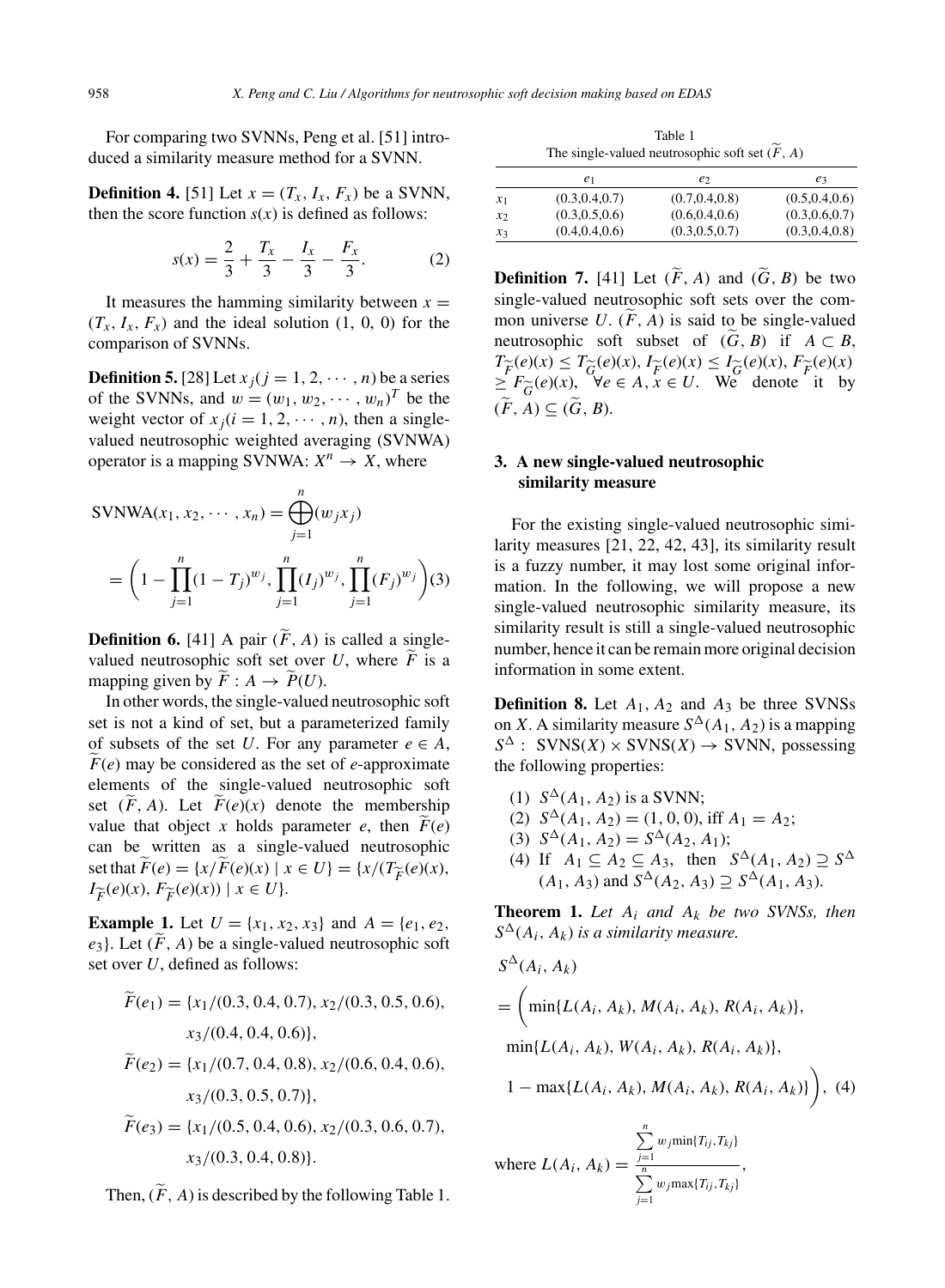$$
M(A_i, A_k) = \frac{\sum_{j=1}^{n} w_j \min\{1 - I_{ij}, 1 - I_{kj}\}}{\sum_{j=1}^{n} w_j \max\{1 - I_{ij}, 1 - I_{kj}\}}
$$
\n
$$
W(A_i, A_k) = 1 - \frac{\sum_{j=1}^{n} w_j \min\{1 - I_{ij}, 1 - I_{kj}\}}{\sum_{j=1}^{n} w_j \max\{1 - I_{ij}, 1 - I_{kj}\}}
$$
\n
$$
R(A_i, A_k) = \frac{\sum_{j=1}^{n} w_j \min\{1 - F_{ij}, 1 - F_{kj}\}}{\sum_{j=1}^{n} w_j \max\{1 - F_{ij}, 1 - F_{kj}\}}
$$
\n
$$
w \text{ eight of } j\text{th SVM.}
$$

**Proof.** In order for  $S^{\Delta}(A_i, A_k)$  to be qualified as a sensible similarity measure for SVNSs, it must satisfy the (1)-(4) of axiomatic requirements.

$$
(1) \text{ Since } 0 \le L(A_i, A_k) = \frac{\sum_{j=1}^{n} w_j \min\{T_{ij}, T_{kj}\}}{\sum_{j=1}^{n} w_j \max\{T_{ij}, T_{kj}\}} \le 1,
$$
\n
$$
0 \le M(A_i, A_k) = \frac{\sum_{j=1}^{n} w_j \min\{1 - I_{ij}, 1 - I_{kj}\}}{\sum_{j=1}^{n} w_j \max\{1 - I_{ij}, 1 - I_{kj}\}} \le 1,
$$
\n
$$
0 \le W(A_i, A_k) = 1 - \frac{\sum_{j=1}^{n} w_j \min\{1 - I_{ij}, 1 - I_{kj}\}}{\sum_{j=1}^{n} w_j \max\{1 - I_{ij}, 1 - I_{kj}\}} \le 1,
$$
\n
$$
0 \le R(A_i, A_k) = \frac{\sum_{j=1}^{n} w_j \min\{1 - F_{ij}, 1 - F_{kj}\}}{\sum_{j=1}^{n} w_j \max\{1 - F_{ij}, 1 - F_{kj}\}} \le 1,
$$
\ntherefore,

 $0 \le \min\{L(A_i, A_k), M(A_i, A_k), R(A_i, A_k)\} \le 1$  $0 \le \min\{L(A_i, A_k), W(A_i, A_k), R(A_i, A_k)\} \le 1$ ,  $0 \leq 1 - \max\{L(A_i, A_k), M(A_i, A_k), R(A_i, A_k)\}\$ ≤ 1. Furthermore,

$$
0 \le \min\{L(A_i, A_k), M(A_i, A_k), R(A_i, A_k)\} + \min\{L(A_i, A_k), W(A_i, A_k), R(A_i, A_k)\} + 1 - \max\{L(A_i, A_k), M(A_i, A_k), R(A_i, A_k)\} \le 3.
$$

Consequently,  $S^{\Delta}(A_i, A_k)$  is a SVNN. (2) ① Necessity: Since  $S^{\Delta}(A_i, A_k) = (1, 0, 0)$ , we have  $min\{L(A_i, A_k), M(A_i, A_k), R(A_i, A_k)\} = 1,$  $min{L(A_i, A_k), W(A_i, A_k), R(A_i, A_k)} = 0,$  $max{L(A_i, A_k), M(A_i, A_k), R(A_i, A_k)} = 1.$ 

It means that 
$$
L(A_i, A_k) = M(A_i, A_k) = R(A_i, A_k)
$$
  
\n
$$
= 1, W(A_i, A_k) = 0.
$$
  
\nFurthermore,  
\n
$$
\sum_{j=1}^{n} w_j \min\{T_{ij}, T_{kj}\}
$$
  
\n
$$
L(A_i, A_k) = \frac{\sum_{j=1}^{n} w_j \max\{T_{ij}, T_{kj}\}}{\sum_{j=1}^{n} w_j \min\{1 - I_{ij}, 1 - I_{kj}\}}
$$
  
\n
$$
M(A_i, A_k) = \frac{\sum_{j=1}^{n} w_j \min\{1 - I_{ij}, 1 - I_{kj}\}}{\sum_{j=1}^{n} w_j \max\{1 - I_{ij}, 1 - I_{kj}\}}
$$
  
\n
$$
W(A_i, A_k) = 1 - \frac{\sum_{j=1}^{n} w_j \min\{1 - I_{ij}, 1 - I_{kj}\}}{\sum_{j=1}^{n} w_j \max\{1 - I_{ij}, 1 - I_{kj}\}}
$$
  
\n
$$
R(A_i, A_k) = \frac{\sum_{j=1}^{n} w_j \min\{1 - F_{ij}, 1 - F_{kj}\}}{\sum_{j=1}^{n} w_j \max\{1 - F_{ij}, 1 - F_{kj}\}}
$$
  
\nBased on the randomicity of  $w_j$ , we can have  $T_{ij}$ 

 $T_{kj}$ ,  $I_{ij} = I_{kj}$ ,  $F_{ij} = F_{kj}$ , i.e.,  $A_i = A_k$ . ② Sufficiency:

Since  $A_i = A_k$ , we have  $T_{ij} = T_{ki}$ ,  $I_{ij} = I_{ki}$ ,  $F_{ij} =$  $F_{kj}$ .

Furthermore,

$$
\sum_{j=1}^{n} w_j \min\{T_{ij}, T_{kj}\} = \sum_{j=1}^{n} w_j \max\{T_{ij}, T_{kj}\},
$$
  
\n
$$
\sum_{j=1}^{n} w_j \min\{1 - I_{ij}, 1 - I_{kj}\}
$$
  
\n
$$
= \sum_{j=1}^{n} w_j \max\{1 - I_{ij}, 1 - I_{kj}\},
$$
  
\n
$$
\sum_{j=1}^{n} w_j \min\{1 - F_{ij}, 1 - F_{kj}\}
$$
  
\n
$$
= \sum_{j=1}^{n} w_j \max\{1 - F_{ij}, 1 - F_{kj}\}.
$$

Consequently,  $S^{\Delta}(A_i, A_k) = (1, 0, 0)$ . (3) It is obvious.

(4) If  $A_1 \subseteq A_2 \subseteq A_3$ , then  $\forall j, T_{1j} \leq T_{2j} \leq$  $T_{3j}, I_{1j} \geq I_{2j} \geq I_{3j}$  and  $F_{1j} \geq F_{2j} \geq F_{3j}$ . Hence,

$$
L(A_1, A_3) = \frac{\sum_{j=1}^{n} w_j \min\{T_{1j}, T_{3j}\}}{\sum_{j=1}^{n} w_j \max\{T_{1j}, T_{3j}\}}
$$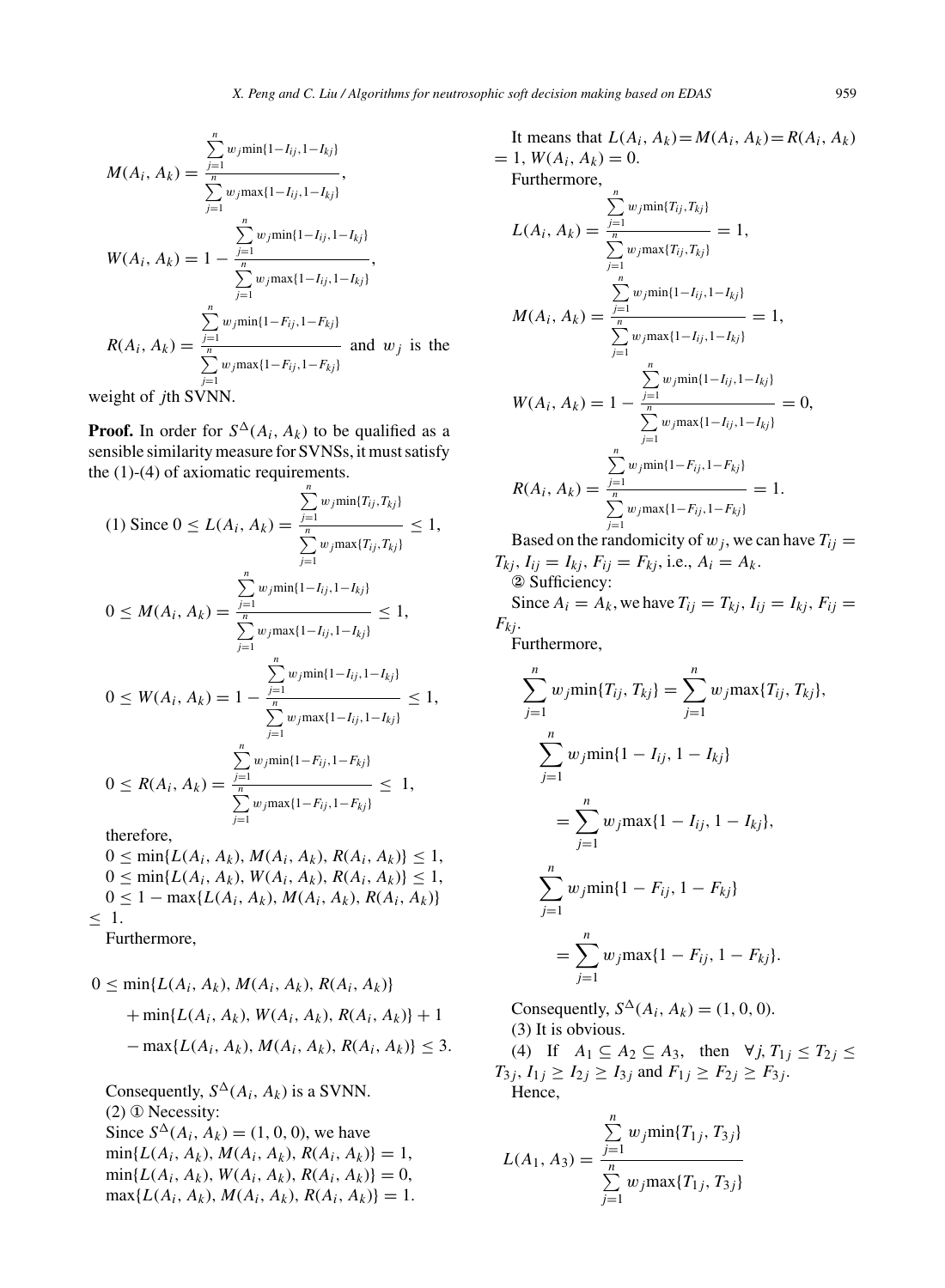n

 n

$$
\sum_{j=1}^{n} w_j T_{1j} \sum_{j=1}^{n} w_j T_{1j}
$$
\n
$$
= \frac{\sum_{j=1}^{n} w_j T_{1j}}{\sum_{j=1}^{n} w_j T_{2j}} = \frac{\sum_{j=1}^{n} w_j T_{2j}}{\sum_{j=1}^{n} w_j T_{3j}} = L(A_1, A_2),
$$
\n
$$
= \frac{\sum_{j=1}^{n} w_j \min\{T_{1j}, T_{2j}\}}{\sum_{j=1}^{n} w_j \max\{T_{1j}, T_{2j}\}} = L(A_1, A_2),
$$
\n
$$
M(A_1, A_3) = \frac{\sum_{j=1}^{n} w_j \min\{1 - I_{1j}, 1 - I_{3j}\}}{\sum_{j=1}^{n} w_j (1 - I_{1j})} = \frac{\sum_{j=1}^{n} w_j (1 - I_{1j})}{\sum_{j=1}^{n} w_j (1 - I_{3j})} \le \frac{\sum_{j=1}^{n} w_j (1 - I_{1j})}{\sum_{j=1}^{n} w_j \max\{1 - I_{1j}, 1 - I_{2j}\}} = \frac{\sum_{j=1}^{n} w_j \min\{1 - I_{1j}, 1 - I_{2j}\}}{\sum_{j=1}^{n} w_j \max\{1 - I_{1j}, 1 - I_{3j}\}}
$$
\n
$$
W(A_1, A_3) = 1 - \frac{\sum_{j=1}^{n} w_j \min\{1 - I_{1j}, 1 - I_{3j}\}}{\sum_{j=1}^{n} w_j \max\{1 - I_{1j}, 1 - I_{3j}\}}
$$
\n
$$
= 1 - \frac{\sum_{j=1}^{n} w_j (1 - I_{1j})}{\sum_{j=1}^{n} w_j (1 - I_{2j})}
$$
\n
$$
= 1 - \frac{\sum_{j=1}^{n} w_j \min\{1 - I_{1j}, 1 - I_{2j}\}}{\sum_{j=1}^{n} w_j \min\{1 - I_{1j}, 1 - I_{2j}\}}
$$
\n
$$
= W(A_1, A_2),
$$
\n
$$
\sum_{j=1}^{n} w_j \max\{1 - I_{1j}, 1 - I_{3j}\}
$$
\n
$$
R(A_1, A_3) = \frac{\sum_{j=1}
$$

$$
= \frac{\sum_{j=1}^{n} w_j (1 - F_{1j})}{\sum_{j=1}^{n} w_j (1 - F_{3j})} \le \frac{\sum_{j=1}^{n} w_j (1 - F_{1j})}{\sum_{j=1}^{n} w_j (1 - F_{2j})}
$$

$$
= \frac{\sum_{j=1}^{n} w_j \min\{1 - F_{1j}, 1 - F_{2j}\}}{\sum_{j=1}^{n} w_j \max\{1 - F_{1j}, 1 - F_{2j}\}}
$$

$$
= R(A_1, A_2).
$$

Furthermore,

 $min{L(A_1, A_2), M(A_1, A_2), R(A_1, A_2)}$  $> min\{L(A_1, A_3), M(A_1, A_3), R(A_1, A_3)\},$  $min{L(A_1, A_2), W(A_1, A_2), R(A_1, A_2)}$  $> min\{L(A_1, A_3), W(A_1, A_3), R(A_1, A_3)\},$  $1 - \max\{L(A_1, A_2), M(A_1, A_2), R(A_1, A_2)\}\$  $\leq 1 - \max\{L(A_1, A_2), M(A_1, A_2), R(A_1, A_2)\}.$ 

Consequently,  $S^{\Delta}(A_1, A_2) \supseteq S^{\Delta}(A_1, A_3)$ . Similarly,  $S^{\Delta}(A_2, A_3) \supseteq S^{\Delta}(A_1, A_3)$ . This completes the proof.

**Example 2.** [21] Assume that we have the following three SVNSs in a universe of discourse  $X =$  $\{x_1, x_2\}, A \subseteq B \subseteq C, w = \{0.5, 0.5\}$ :

$$
A = \{ < x_1, 0.1, 0.5, 0.6 > \, < x_2, 0.2, 0.5, 0.7 > \},
$$
\n
$$
B = \{ < x_1, 0.3, 0.4, 0.5 > \, < x_2, 0.5, 0.3, 0.4 > \},
$$
\n
$$
C = \{ < x_1, 0.6, 0.1, 0.2 > \, < x_2, 0.8, 0.1, 0.3 > \}.
$$

By applying the proposed similarity measure,

 $S^{\Delta}(A, B) = (0.3750, 0.2308, 0.2308)$  $S^{\Delta}(B, C) = (0.5714, 0.2778, 0.2778),$  $S^{\Delta}(A, C) = (0.2143, 0.2143, 0.4444).$ 

Thus,  $S^{\Delta}(A, C) < S^{\Delta}(A, B)$  and  $S^{\Delta}(A, C)$  $S^{\Delta}(B, C)$ .

# **4. Three algorithms for single-valued neutrosophic soft decision making**

#### *4.1. Problem description*

Let  $U = \{x_1, x_2, \cdots, x_m\}$  be a finite set of m alternatives,  $E = \{e_1, e_2, \cdots, e_n\}$  be a set of n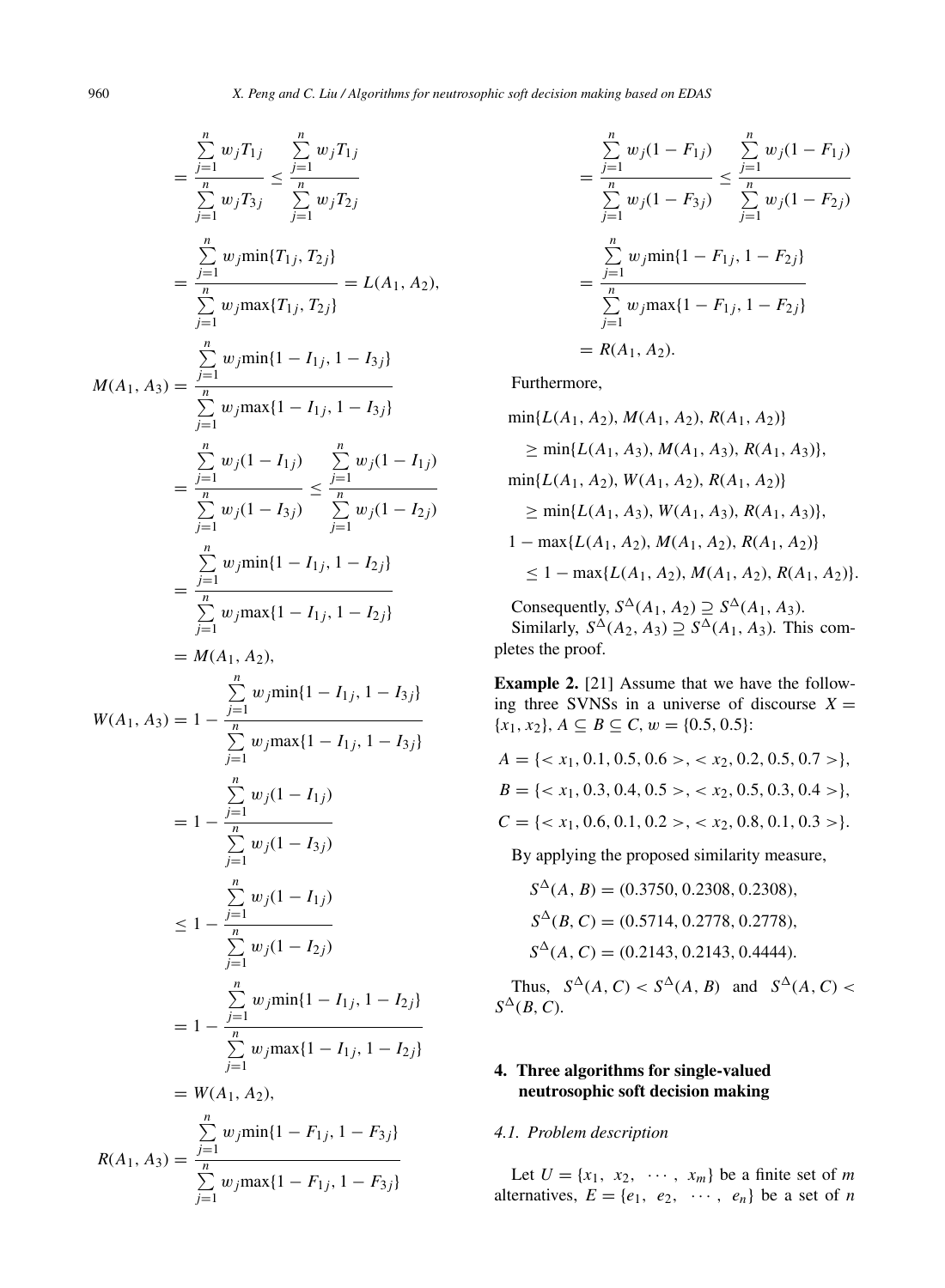|                    | e1                        | e                         | . | $e_n$                     |
|--------------------|---------------------------|---------------------------|---|---------------------------|
| $x_1$              | $F(e_1)(x_1)$             | $F(e_2)(x_1)$             | . | $F(e_n)(x_1)$             |
| x <sub>2</sub>     | $\widetilde{F}(e_1)(x_2)$ | $\widetilde{F}(e_2)(x_2)$ | . | $\widetilde{F}(e_n)(x_2)$ |
| $\cdot$<br>$\cdot$ |                           |                           |   |                           |
| $x_m$              | $F(e_1)(x_m)$             | $F(e_2)(x_m)$             | . | $F(e_n)(x_m)$             |

Table 2 Tabular representation of  $(\widetilde{F}, E)$ 

parameters, and the weight of parameter  $e_i$  is  $w_i, w_i \in$ [0, 1],  $\sum_{i=1}^{n} w_i = 1$ . ( $\widetilde{F}$ , E) is single-valued neutrosophic soft set which can be expressed in Table 2.  $F(e_i)(x_i) = (T_{\widetilde{F}}(e_i)(x_i), I_{\widetilde{F}}(e_i)(x_i), F_{\widetilde{F}}(e_i)(x_i))$  represents the possible SVNN of the *i*th alternative  $x_i$ satisfying the *j*th parameter  $e_i$  which is given by the decision maker.

In the following, we will apply the EDAS, similarity measure and level soft set methods to SVNSS.

## *4.2. The method of computing the combined weights*

We develop a novel method to obtain the weights by combining the subjective elements with the objective ones. This model is different from the existing methods, which can be divided into two tactics: one is the subjective weighting determine methods and the other is the objective weighting methods, which can be computed by grey system theory [50]. The feature of our weighting model can show both the subjective information and the objective information. Hence, combining subjective weights with objective weights, we provide a combined model to determine attribute weights.

# *4.2.1. Determining the objective weights: The grey system method*

The grey system theory [50] is an excellent tool to deal with small sample and poor information. For a decision maker problem, the alternatives and attributes are generally small which accord with the condition of grey system theory, so we take the method of grey system into consideration.

Theoretically, if an attribute information with respect to other attribute more matches in the average information of the attribute, the attribute contains more information for decision making, the greater the weight. Based on this idea, we propose a grey relational analysis method to determine the attribute weights.

**Definition 9.** Suppose  $R = (r_{ij})_{m \times n}$  ( $i = 1, 2, \cdots$ ,  $m; j = 1, 2, \dots, n$  be a single-valued neutrosophic matrix. And  $S = (s_{ij})_{m \times n} (i = 1, 2, \cdots, m; j =$  $1, 2, \dots, n$  is the score function s (Equation (2)) of *R*. Let  $\overline{s_i} = \frac{1}{n} \sum_{j=1}^n s_{ij}$ , then the attribute weight  $\omega_j$ is defined as follows:

$$
\omega_{j} = \frac{1 - \frac{1}{m} \left( \sum_{i=1}^{m} (o_{ij}^{q}) \right)^{\frac{1}{q}}}{n - \frac{1}{m} \sum_{j=1}^{n} \left( \sum_{i=1}^{m} (o_{ij}^{q}) \right)^{\frac{1}{q}}},
$$
(5)

where  $o_{ij} = \frac{\min |s_{ij} - \bar{s}_i| + \xi \max |s_{ij} - \bar{s}_i|}{\frac{|\bar{s}_{ij} - \bar{s}_i| + \xi \max |s_{ij} - \bar{s}_i|}{\sqrt{|\bar{s}_{ij} - \bar{s}_i| + \xi \max |s_{ij} - \bar{s}_i|}}$  $\frac{1}{|s_{ij}-\overline{s}_i|+\xi \max_i |s_{ij}-\overline{s}_i|}$  is grey mean rela-

tional degree, in general, we set  $\xi = 0.5$ .

In order to improve the effective resolution, this paper uses Euclidean distance instead of Hamming distance, i.e.,  $q = 2$ .

# *4.2.2. Determining the combined weights: The non-linear weighted comprehensive method*

Suppose that the vector of the subjective weight, given by the decision makers directly, is  $w =$  ${w_1, w_2, \dots, w_n}$ , where  $\sum_{j=1}^n w_j = 1, 0 \le w_j \le$ 1. The vector of the objective weight, computed by Equation (11) directly, is  $\omega = {\omega_1, \omega_2, \cdots, \omega_n}$ , where  $\sum_{j=1}^{n} \omega_j = 1, 0 \le \omega_j \le 1$ .

Therefore, the vector of the combined weight  $\varpi =$  ${\lbrace \varpi_1, \varpi_2, \cdots, \varpi_n \rbrace}$  can be defined as follows:

$$
\overline{\omega}_{j} = \frac{w_{j} * \omega_{j}}{\sum\limits_{j=1}^{n} w_{j} * \omega_{j}},
$$
\n(6)

where  $\sum_{j=1}^{n} \overline{\omega}_j = 1, 0 \le \overline{\omega}_j \le 1.$ 

The objective weight and subjective weight are aggregated by non-linear weighted comprehensive method. According to the multiplier effect, the larger the value of the subjective weight and objective weight are, the larger the combined weight is, or vice versa. At the same time, we can obtain that the Equation (6) overcomes the limitation of only considering either subjective or objective factor influence. The advantage of Equation (6) is that the attribute weights and rankings of alternatives can show both the subjective information and the objective information.

# *4.3. The method of EDAS*

In this section, an extended version of the EDAS method is proposed to deal with decision making problems in the single-valued neutrosophic soft environment. Therefore, the concepts and arithmetic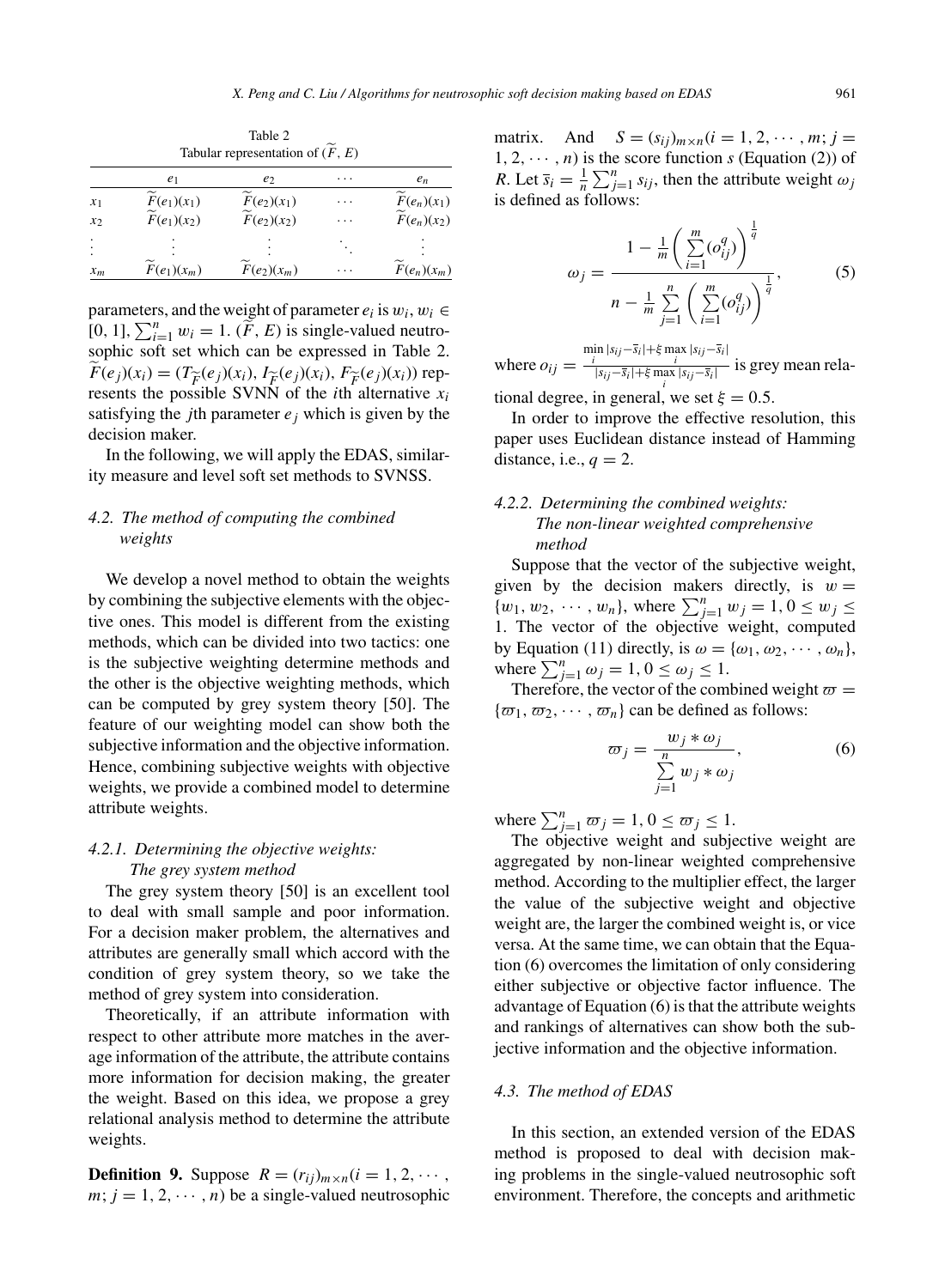operations of the SVNN are utilized for extending the EDAS method.

## **Algorithm 1: EDAS**

**Step 1.** Identify the alternatives and parameters, and obtain the single-valued neutrosophic soft set  $(F, E)$ which is shown in Table 2.

**Step 2.** Normalize the single-valued neutrosophic soft set  $(\widetilde{F}, E)$  into  $(\widetilde{F}', E)$  by Equation (7).

$$
\widetilde{F}'(e_j)(x_i) = \begin{cases}\n\left(T_{\widetilde{F}}(e_j)(x_i), I_{\widetilde{F}}(e_j)(x_i), F_{\widetilde{F}}(e_j)(x_i)\right), & e_j \in B, \\
\left(F_{\widetilde{F}}(e_j)(x_i), 1 - I_{\widetilde{F}}(e_j)(x_i), T_{\widetilde{F}}(e_j)(x_i)\right), & e_j \in C,\n\end{cases}
$$
\n(7)

where  $B$  is benefit parameter set and  $C$  is cost parameter set.

**Step 3.** Compute the combined weights by Equation (6).

**Step 4.** Determine the average solution according to all parameters, shown as follows:

$$
AV = (AVj)1×n, \t(8)
$$

where

$$
AV_j = \frac{1}{m} \bigoplus_{i=1}^{m} \widetilde{F}(e_j)(x_i)
$$
  
= 
$$
\frac{1}{m} \left(1 - \prod_{i=1}^{m} (1 - T_{\widetilde{F}}(e_j)(x_i)),\right)
$$
  

$$
\prod_{i=1}^{m} I_{\widetilde{F}}(e_j)(x_i), \prod_{i=1}^{m} F_{\widetilde{F}}(e_j)(x_i)\right)
$$
  
= 
$$
\left(1 - \left(\prod_{i=1}^{m} (1 - T_{\widetilde{F}}(e_j)(x_i))\right)^{\frac{1}{m}},\right)
$$
  

$$
\left(\prod_{i=1}^{m} I_{\widetilde{F}}(e_j)(x_i)\right)^{\frac{1}{m}}, \left(\prod_{i=1}^{m} F_{\widetilde{F}}(e_j)(x_i)\right)^{\frac{1}{m}}\right).
$$
  
(9)

**Step 5.** Calculate the positive distance from average (PDA) with  $PDA = (P_{ij})_{m \times n}$  and the negative distance from average (NDA) with  $NDA = (N_{ij})_{m \times n}$ matrixes according to the type of parameters, shown as follows:

$$
P_{ij} = \begin{cases} \frac{\max\{0, s(\widetilde{F}(e_j)(x_i)) - s(AV_j)\}}{s(AV_j)}, & e_j \in B, \\ \frac{\max\{0, s(AV_j) - s(\widetilde{F}(e_j)(x_i))\}}{s(AV_j)}, & e_j \in C, \end{cases}
$$
(10)

$$
N_{ij} = \begin{cases} \frac{\max\{0, s(AV_j) - s(F(e_j)(x_i))\}}{s(AV_j)}, & e_j \in B, \\ \frac{\max\{0, s(F(e_j)(x_i)) - s(AV_j)\}}{s(AV_j)}, & e_j \in C, \end{cases}
$$
(11)

where  $s(AV_i)$  and  $s(\widetilde{F}(e_i)(x_i))$  are score function of  $AV_i$  and  $\widetilde{F}(e_i)(x_i)$ , respectively.

**Step 6.** Determine the weighted sum of PDA and NDA for all alternatives, shown as follows:

$$
SP_i = \sum_{j=1}^{n} w_j P_{ij}, \qquad (12)
$$

$$
SN_{i} = \sum_{j=1}^{n} w_{j} N_{ij}.
$$
 (13)

**Step 7.** Normalize the values of  $SP_i$  and  $SN_i$  for all alternatives, shown as follows:

$$
NSP_i = \frac{SP_i}{\max_i \{SP_i\}}\tag{14}
$$

$$
NSN_i = 1 - \frac{SN_i}{\max_i \{SN_i\}}\tag{15}
$$

**Step 8.** Calculate the appraisal score  $AS_i(i =$  $1, 2, \cdots, m$  for all alternatives, shown as follows:

$$
AS_i = \frac{1}{2}(NSP_i + NSN_i),\tag{16}
$$

where  $0 \leq AS_i \leq 1$ .

**Step 9.**Rank the alternatives by means of the decreasing values of  $AS_i$ . The alternative with the highest  $AS_i$ is the best choice among the candidate alternatives.

## *4.4. The method of similarity measure*

In this section, we introduce a method for the decision making problem by the proposed similarity measure between SVNSs. The concept of ideal point has been applied to help determine the best alternative in the decision process. Although the ideal alternative does not exist in practical problems, it does offer a useful theoretical construct against which to appraise alternatives. Therefore, we define the ideal alternative  $x^*$  as the SVNN  $x_j^* = (T^*, I^*, F^*) = (1, 0, 0)$  for  $\forall j$ .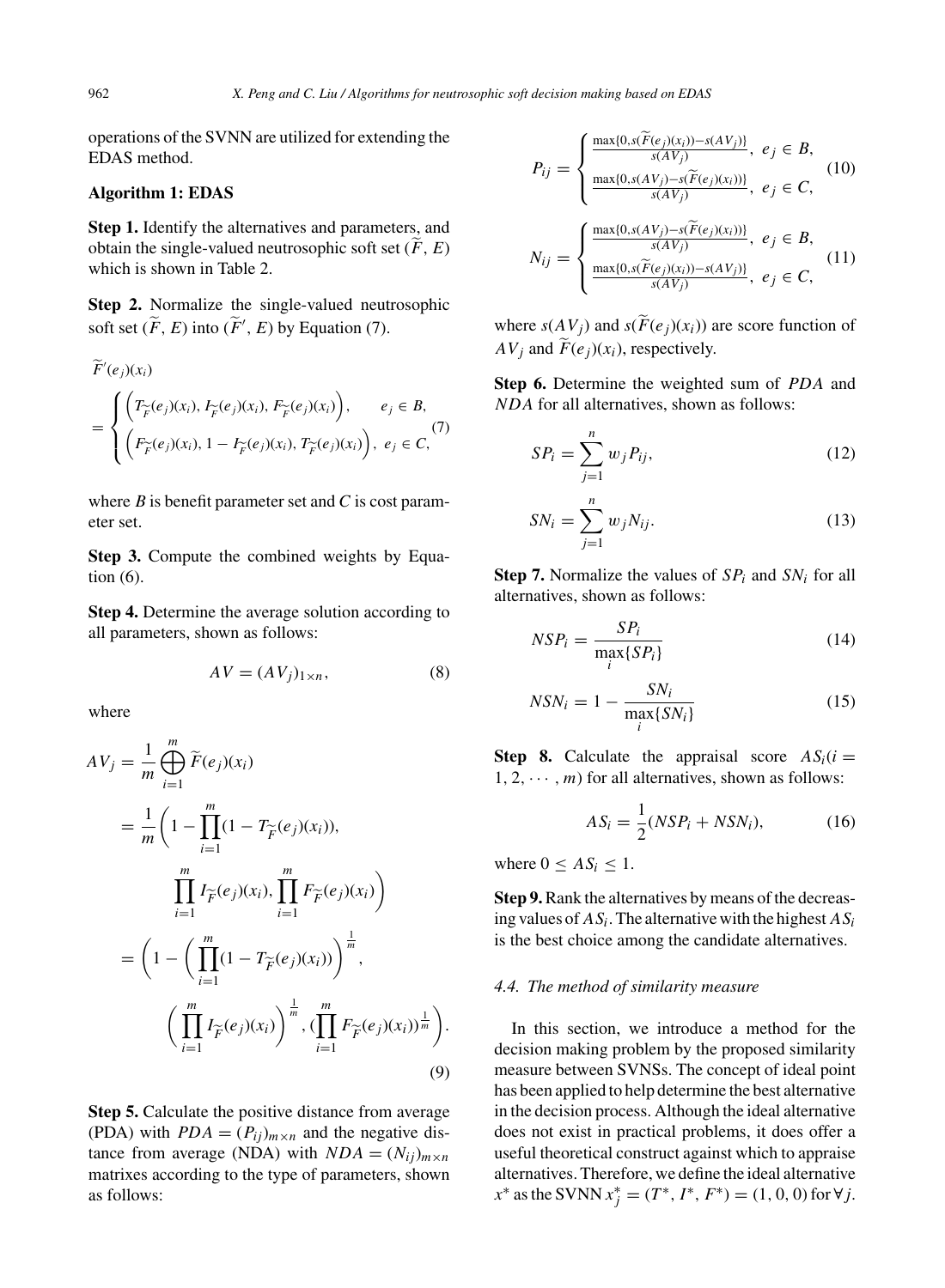Hence, by applying Equation (3), the proposed similarity measure  $S^{\Delta}$  between an alternative  $x_i$  and the ideal alternative  $x^*$  represented by the SVNSs is defined by

$$
S^{\Delta}(x_i, x^*)
$$
  
=  $\left(\min\{L(x_i, x^*), M(x_i, x^*), R(x_i, x^*)\},\right.\$   

$$
\min\{L(x_i, x^*), W(x_i, x^*), R(x_i, x^*)\},\
$$
  

$$
1 - \max\{L(x_i, x^*), M(x_i, x^*), R(x_i, x^*)\}\right), (17)
$$

where

$$
L(x_i, x^*) = \frac{\sum_{j=1}^{n} \varpi_j \min\{T_{\widetilde{F}}(e_j)(x_i), 1\}}{\sum_{j=1}^{n} \varpi_j \max\{T_{\widetilde{F}}(e_j)(x_i), 1\}}
$$
  
\n
$$
= \sum_{j=1}^{n} \varpi_j T_{\widetilde{F}}(e_j)(x_i),
$$
  
\n
$$
M(x_i, x^*) = \frac{\sum_{j=1}^{n} \varpi_j \min\{1 - I_{\widetilde{F}}(e_j)(x_i), 1\}}{\sum_{j=1}^{n} \varpi_j \max\{1 - I_{\widetilde{F}}(e_j)(x_i), 1\}}
$$
  
\n
$$
= 1 - \sum_{j=1}^{n} \varpi_j I_{\widetilde{F}}(e_j)(x_i),
$$
  
\n
$$
W(x_i, x^*) = 1 - \frac{\sum_{j=1}^{n} \varpi_j \min\{1 - I_{\widetilde{F}}(e_j)(x_i), 1\}}{\sum_{j=1}^{n} \varpi_j \max\{1 - I_{\widetilde{F}}(e_j)(x_i), 1\}}
$$
  
\n
$$
= \sum_{j=1}^{n} \varpi_j I_{\widetilde{F}}(e_j)(x_i),
$$
  
\n
$$
R(x_i, x^*) = \frac{\sum_{j=1}^{n} \varpi_j \min\{1 - F_{\widetilde{F}}(e_j)(x_i), 1\}}{\sum_{j=1}^{n} \varpi_j \max\{1 - F_{\widetilde{F}}(e_j)(x_i), 1\}}
$$
  
\n
$$
= 1 - \sum_{j=1}^{n} \varpi_j F_{\widetilde{F}}(e_j)(x_i).
$$

## **Algorithm 2: Similarity measure**

**Steps 1-3.** Similarly to Steps 1-3 in Algorithm 1.

**Step 4.** Calculate the similarity measure  $S(x_i, x^*)$  $(i = 1, 2, \cdots, m)$  by Equation (17).

**Step 5.** Compute the each alternative of score function  $s(S(x_i, x^*))$  by Equation (2).

**Step 6.** Rank the alternatives by  $s(S(x_i, x^*))$  (*i* =  $1, 2, \cdots, m$ ). The most desired alternative is the one with the biggest value of  $x_i$ .

#### *4.5. The method of level soft set*

We present an adjustable approach to single-valued neutrosophic soft set based decision making problems. This proposal is based on the following novel concept called level soft sets.

**Definition 10.** Let  $\Gamma = (\tilde{F}, E)$  be a SVNSS over U. Let  $\lambda : E \to [0, 1]$  be a function, i.e.  $\forall e_i \in E$ ,  $\lambda(e_i) = (r(e_i), k(e_i), t(e_i))$ , and  $r(e_i), k(e_i), t(e_i) \in$ [0, 1]. The level soft set of  $\Gamma$  with respect to  $\lambda$  is a crisp soft set  $L(\Gamma; \lambda) = \langle F_{\lambda}, E \rangle$  defined by  $F_{\lambda}(e_j) = L(F(e_j); \lambda(e_j)) = \{x_i \in U | T_{\widetilde{F}}(e_j)(x_i) \geq$  $r(e_j)$ ,  $I_{\widetilde{F}}(e_j)(x_i) \geq k(e_j)$ ,  $F_{\widetilde{F}}(e_j)(x_i) \leq t(e_j)$ , for all  $e_j \in E(j = 1, 2, \cdots, n), x_i \in U(i = 1, 2, \cdots, m).$ 

**Remark 1.** In the above definition, the function  $\lambda: E \to [0, 1]^3$  is not restricted to be SVNS, it is only a function,  $r(e_j) \in [0, 1]$  can be viewed as a given least threshold (the parameter  $e_i$  on the degree of truth-membership,  $k(e_i) \in [0, 1]$  can be viewed as a given least threshold (the parameter  $e_i$  on the degree of indeterminacy-membership), and  $t(e_i) \in$ [0, 1] can be viewed as a given greatest threshold (the parameter  $e_i$  on the degree of falsity-membership). Maybe some SVNNs may not strictly follow the Definition 10  $(T_{\widetilde{F}}(e_j)(x_i) \ge r(e_j), I_{\widetilde{F}}(e_j)(x_i) \ge$  $k(e_i)$ ,  $F_{\widetilde{F}}(e_i)(x_i) \leq t(e_i)$ ). For solving this situation, we can continue to compute the two SVNNs by score function defined in Equation (2).

For convenience, we choose mid-level threshold function mid<sub> $\Gamma$ </sub> $E \rightarrow [0, 1]^3$ , i.e.,

 $mid_{\Gamma}(e_i) = (r_{mid_{\Gamma}}(e_i), k_{mid_{\Gamma}}(e_i), t_{mid_{\Gamma}}(e_i))$  for all  $e_i \in E$ , where

$$
r_{mid_{\Gamma}}(e_j) = \frac{1}{m} \sum_{i=1}^{m} T_{\widetilde{F}}(e_j)(x_i),
$$
  
\n
$$
k_{mid_{\Gamma}}(e_j) = \frac{1}{m} \sum_{i=1}^{m} I_{\widetilde{F}}(e_j)(x_i),
$$
  
\n
$$
t_{mid_{\Gamma}}(e_j) = \frac{1}{m} \sum_{i=1}^{m} F_{\widetilde{F}}(e_j)(x_i).
$$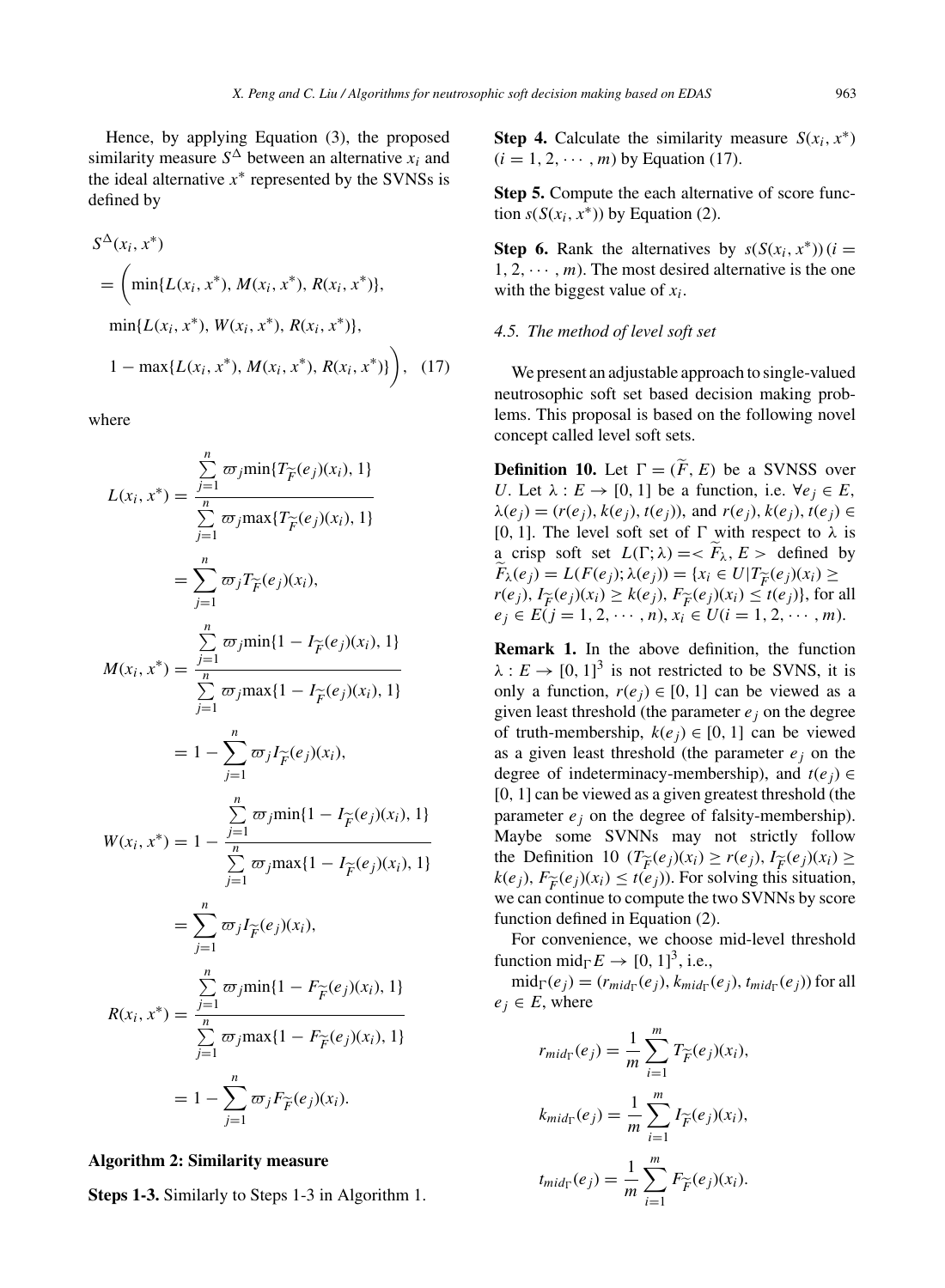The function mid $\Gamma$  is called the mid-threshold of  $\Gamma = (\widetilde{F}, E)$ , the level soft set w.r.t. mid<sub> $\Gamma$ </sub>, namely  $L(\Gamma, mid_{\Gamma})$  is called the mid-level soft set of  $\Gamma$ .

#### **Algorithm 3: Level soft set**

**Steps 1-3.** Similarly to Steps 1-3 in Algorithm 1.

**Step 4.** Compute the mid-level soft set  $L(\Gamma; \text{mid}_{\Gamma})$ .

**Step 5.** Present the mid-level soft set  $L(\Gamma; \text{mid}_{\Gamma})$  in tabular form and compute the weighted choice value  $c_i$  of  $x_i$  by Equation (18).

$$
c_i = \sum_{j=1}^{n} \overline{\omega}_i L(e_j)(x_i).
$$
 (18)

**Step 6.** The optimal decision is to select  $x_k$  if  $c_k =$  $\max_{i=1}^m c_i$ .

## **5. A numerical example**

An internet company wants to select a software development project to invest. Assume that there are four software projects: e-commerce development project, game development project, browser development project and web development project. The company selects three parameters to evaluate the four software development projects. Let  $U =$  ${x_1, x_2, x_3, x_4}$  be the set of software projects,  $E =$  ${e_1, e_2, e_3}$  be the set of parameters,  $e_1$  stands for economic feasibility,  $e_2$  stands for technological feasibility,  $e_3$  stands for staff feasibility.  $e_1$  and  $e_2$ are benefit parameters,  $e_3$  is cost parameter. The weight vector of the parameters is given as  $w =$  $(0.4, 0.1, 0.5)^T$ . The decision tabular given by expert is presented in Table 3.

In what follows, we utilize the algorithms proposed above to select software development projects under single-valued neutrosophic soft information.

## **Algorithm 1: EDAS**

**Step 1.** Identify the alternatives and parameters, and obtain the single-valued neutrosophic soft set  $(F, E)$ which is shown in Table 3.

Table 3 Tabular representation of  $(\widetilde{F},E)$ 

|       | e1              | e <sub>2</sub>  | eз              |
|-------|-----------------|-----------------|-----------------|
| $x_1$ | (0.5, 0.4, 0.7) | (0.7, 0.5, 0.1) | (0.6, 0.6, 0.3) |
| $x_2$ | (0.6, 0.5, 0.6) | (0.6, 0.2, 0.2) | (0.5, 0.4, 0.4) |
| $x_3$ | (0.7, 0.3, 0.5) | (0.7, 0.2, 0.1) | (0.7, 0.5, 0.4) |
| $x_4$ | (0.6, 0.4, 0.5) | (0.7, 0.4, 0.2) | (0.5, 0.6, 0.4) |

Table 4 The normalized single-valued neutrosophic soft set  $(F', E)$ 

|       | e <sub>1</sub>  | e <sub>2</sub>  | $e_3$           |
|-------|-----------------|-----------------|-----------------|
|       |                 |                 |                 |
| $x_1$ | (0.5, 0.4, 0.7) | (0.7, 0.5, 0.1) | (0.3, 0.4, 0.6) |
| $x_2$ | (0.6, 0.5, 0.6) | (0.6, 0.2, 0.2) | (0.4, 0.6, 0.5) |
| $x_3$ | (0.7, 0.3, 0.5) | (0.7, 0.2, 0.1) | (0.4, 0.5, 0.7) |
| $x_4$ | (0.6, 0.4, 0.5) | (0.7, 0.4, 0.2) | (0.4, 0.4, 0.5) |

**Step 2.** Normalize the single-valued neutrosophic soft set  $(\widetilde{F}, E)$  into  $(\widetilde{F}', E)$  by Equation (7), which is shown in Table 4.

**Step 3.** Compute the combined weights by Equation (6) as follows:

$$
\varpi_1 = 0.4078, \varpi_2 = 0.1017, \varpi_3 = 0.4905.
$$

**Step 4.** Determine the average solution according to all parameters by Equation (9), shown as follows:

$$
AV_1 = (0.6064, 0.3936, 0.5692),
$$
  
\n
$$
AV_2 = (0.6776, 0.2991, 0.1414),
$$
  
\n
$$
AV_3 = (0.5838, 0.5180, 0.3722).
$$

**Step 5.** Calculate the positive distance from average  $PDA = (P_{ii})_{4\times3}$  and the negative distance from average  $NDA = (N_{ii})_{4\times3}$  matrixes by Equations (10) and (11), shown as follows:

$$
PDA = (P_{ij})_{4\times3} \begin{pmatrix} 0.0000 & 0.0000 & 0.0038 \\ 0.0000 & 0.0000 & 0.0038 \\ 0.1560 & 0.0728 & 0.0628 \\ 0.0343 & 0.0000 & 0.0000 \end{pmatrix},
$$

$$
NDA = (N_{ij})_{4\times3} \begin{pmatrix} 0.1482 & 0.0613 & 0.0000 \\ 0.0873 & 0.0166 & 0.0000 \\ 0.0000 & 0.0000 & 0.0000 \\ 0.0000 & 0.0613 & 0.1143 \end{pmatrix}.
$$

**Step 6.** Determine the weighted sum of PDA and NDA for all alternatives by Equations (12) and (13), respectively, shown as follows:

$$
SP1 = 0.0019, SP2 = 0.0019,
$$
  
\n
$$
SP3 = 0.1019, SP4 = 0.0140,
$$
  
\n
$$
NP1 = 0.0667, NP2 = 0.0373,
$$
  
\n
$$
NP3 = 0.0000, NP4 = 0.0623.
$$

**Step 7.** Normalize the values of  $SP_i$  and  $SN_i$  for all alternatives by Equations (14) and (15), respectively, shown as follows: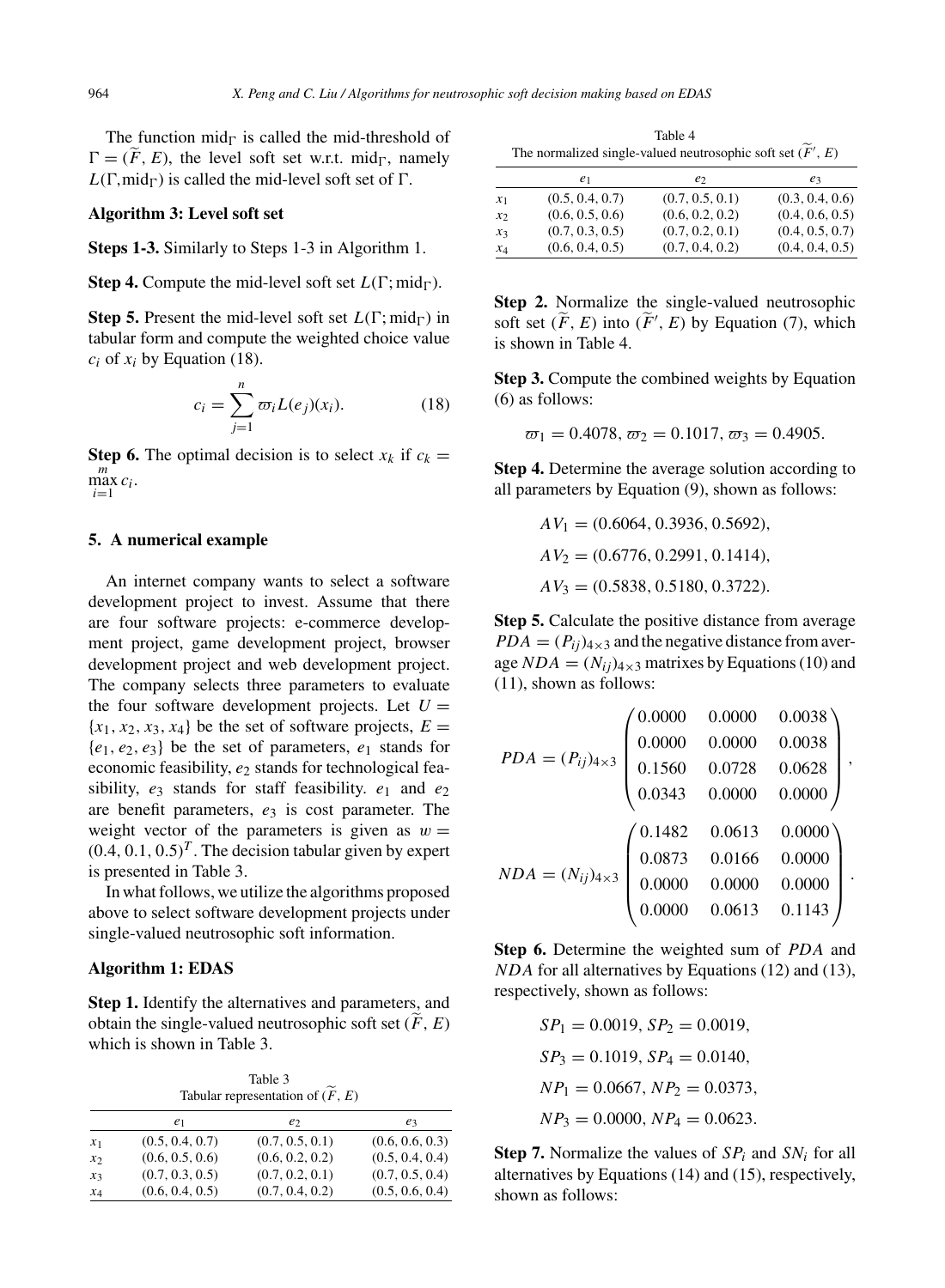$$
NSP_1 = 0.0183, NSP_2 = 0.0183,
$$
  
\n
$$
NSP_3 = 1.0000, NSP_4 = 0.1375,
$$
  
\n
$$
NSN_1 = -0.0702, NSN_2 = 0.4011,
$$

 $NSN_3 = 1.0000, NSN_4 = 0.0000.$ 

**Step 8.** Calculate the appraisal score  $AS_i$  (*i* = 1, 2, 3, 4) for all alternatives by Equation (16), shown as follows:

$$
AS_1 = -0.0260, AS_2 = 0.2097,
$$
  

$$
AS_3 = 1.0000, AS_4 = 0.0687.
$$

**Step 9.** Rank the software development projects  $x_i$ according to the decreasing values of  $AS_i$  as follows:

$$
x_3 \succ x_2 \succ x_4 \succ x_1.
$$

Obviously, amongst them  $x_3$  is the best software development project.

#### **Algorithm 2: Similarity measure**

**Steps 1-3.** Similarly to Steps 1-3 in Algorithm 1.

**Step 4.** Calculate the similarity measure  $S(x_i, x^*)$  $(i = 1, 2, 3, 4)$  by Equation (17), shown as follows:

$$
S(x_1, x^*) = (0.4223, 0.4102, 0.4101),
$$
  
\n
$$
S(x_2, x^*) = (0.4815, 0.5019, 0.4897),
$$
  
\n
$$
S(x_3, x^*) = (0.5529, 0.3879, 0.3879),
$$
  
\n
$$
S(x_4, x^*) = (0.4695, 0.4000, 0.4000).
$$

**Step 5.** Compute the each alternative of score function  $s(S(A_i, A^*))$  by Equation (2), shown as follows:

$$
s(S(x_1, x^*)) = 0.533993,
$$
  
\n
$$
s(S(x_2, x^*)) = 0.496602,
$$
  
\n
$$
s(S(x_3, x^*)) = 0.592335,
$$
  
\n
$$
s(S(x_4, x^*)) = 0.556487.
$$

**Step 6.** Rank the software development projects by  $s(S(x_i, x^*))$  $(i = 1, 2, 3, 4)$  as follows:

$$
x_3 \succ x_4 \succ x_1 \succ x_2.
$$

Obviously, amongst them  $x_3$  is the best software development project.

## **Algorithm 3: Level soft set**

**Steps 1-3.** Similarly to Steps 1-3 in Algorithm 1.

**Step 4.** Compute the mid-level soft set  $L(\Gamma; \text{mid}_{\Gamma})$  by Definition 10. mid<sub> $\Gamma$ </sub> = {< e<sub>1</sub>, (0.6, 0.4, 0.575) >,

Table 5 Tabular representation of the level soft set  $L(\Gamma; \text{mid}_{\Gamma})$  with weighted choice values

|       | e <sub>1</sub> | e <sub>2</sub> | e <sub>3</sub> | weighted choice value $c_i$ |
|-------|----------------|----------------|----------------|-----------------------------|
| $x_1$ |                |                |                | 0.1017                      |
| $x_2$ |                |                |                | 0.4905                      |
| $x_3$ |                |                |                |                             |
| $x_4$ |                |                |                | 0.8983                      |

 $\langle e_2, (0.675, 0.325, 0.15) \rangle, \langle e_3, (0.375, 0.475, 0.475) \rangle$  $0.575$ ) > }.

**Step 5.** Present the mid-level soft set  $L(\Gamma; \text{mid}_{\Gamma})$  in tabular form and compute the weighted choice value  $c_i$  of  $x_i$  by Equation (18), which is shown in Table 5.

**Step 6.** The optimal decision is to select software development project  $x_3$ .

According to Algorithms 1, 2 and 3, we can conclude that the final decision results are the same, i.e.,  $x_3$  is the most desirable investment software development project. Hence, the three approaches proposed above are effective and available.

In the following, some comparisons of Algorithm 1, Algorithm 2 and Algorithm 3 are shown.

(1) Comparison of computational complexity

We know that Algorithm 1 will consume more computational complexity than Algorithm 2 and Algorithm 3, especially in Step 4. So if we take the computational complexity into consideration, the Algorithm 2 and Algorithm 3 are given priority to make decision.

(2) Comparison of discrimination

Comparing the results in Algorithm 1, Algorithm 2 with Algorithm 3, we can find that the results of Algorithm 2 are quite close and vary from 0.496602 to 0.592335. These result of decision values cannot clearly distinguish, in other words, the results obtained from Algorithm 2 are not very convincing (or at least not applicable). That is to say, the Algorithm 1 has a clearly distinguish. So if we take the discrimination into consideration, the Algorithm 1 and Algorithm 3 is given priority to make decision.

In order to further verify the practicability of the proposed SVNSS MADM approaches based on the EDAS, similarity measure and level soft set, a comparison study with some existing methods is now conducted in Table 6.

From the above results shown in Table 6, we can know that the optimal alternative of our proposed three methods is in agreement with the existing methods. That is to say, it is effective and feasible.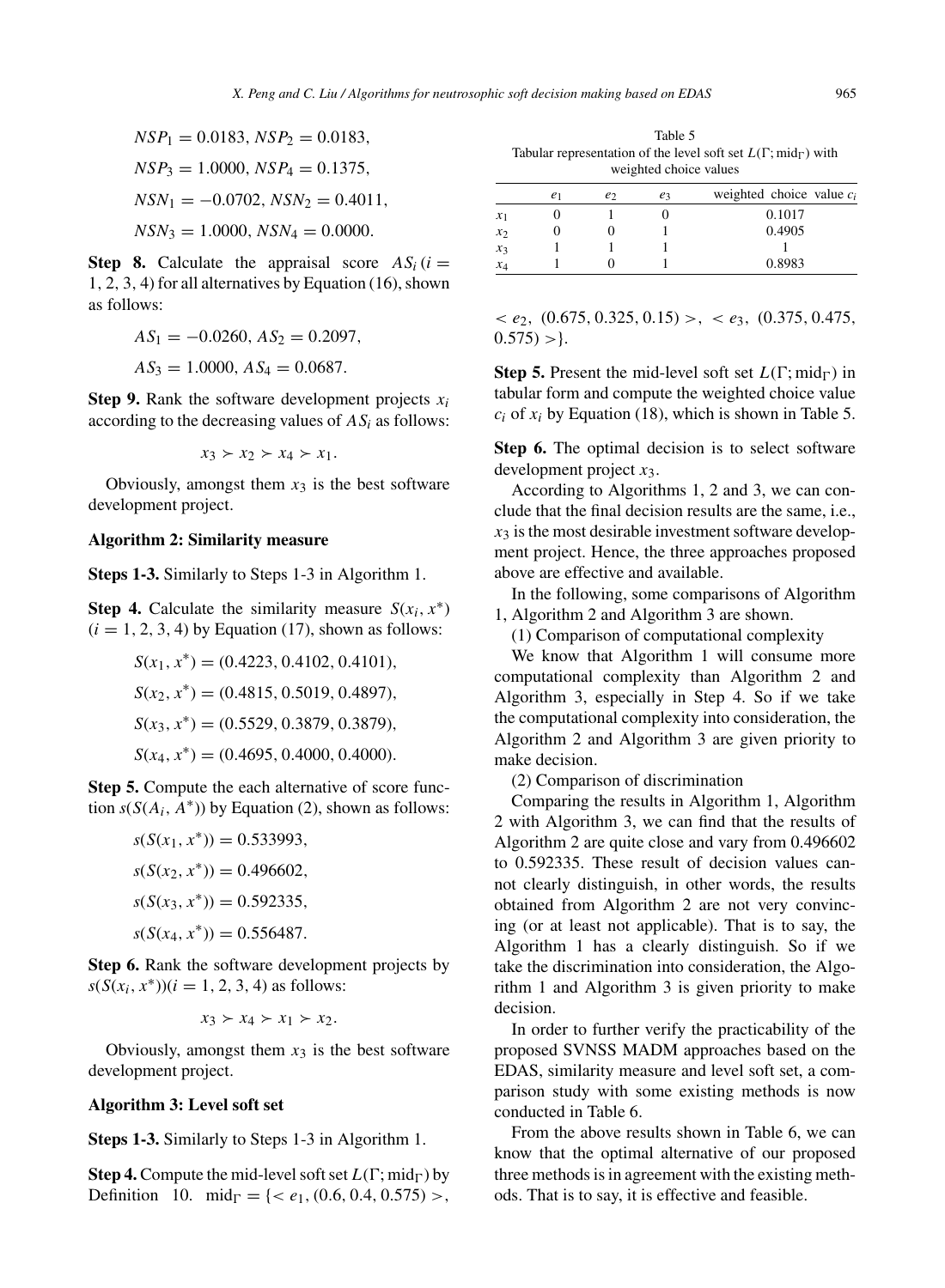Table 6 A comparison study with some existing methods

| Method               | The final ranking                   | The optimal<br>alternative |
|----------------------|-------------------------------------|----------------------------|
| Deli and Broumi [44] | $x_3 \succ x_4 \succ x_1 \succ x_2$ | $x_3$                      |
| Maji [53]            | $x_3 \succ x_4 \succ x_1 \succ x_2$ | $x_3$                      |
| Karaaslan [54]       | $x_3 \succ x_4 \succ x_1 \succ x_2$ | $x_3$                      |
| Deli and Broumi [55] | $x_3 \succ x_4 \succ x_1 \succ x_2$ | $x_3$                      |
| Algorithm 1          | $x_3 \succ x_2 \succ x_4 \succ x_1$ | $x_3$                      |
| Algorithm 2          | $x_3 \succ x_4 \succ x_1 \succ x_2$ | $x_3$                      |
| Algorithm 3          | $x_3 \succ x_4 \succ x_2 \succ x_1$ | $x_3$                      |

## **6. Conclusion and remarks**

The major contributions in this paper can be summarized as follows:

- (1) We construct a new axiomatic definition of single-valued neutrosophic similarity measure and give a similarity formula. Comparing with the existing literature [21, 22, 42, 43], it can reduce the information miss and remain more original information.
- (2) A novel single-valued neutrosophic soft decision making approach based on EDAS is explored, which has not been reported in the existing literature. The approach doesn't need to calculate the ideal and the nadir solution.
- (3) A novel single-valued neutrosophic soft decision making approach based on similarity measure is proposed, which can reduce the information loss and remain more original information.
- (4) A novel single-valued neutrosophic soft decision making approach based on level soft set is proposed.
- (5) The subjective weighting methods pay much attention to the preference information of the decision maker [19–21, 27], while they neglect the objective information. The objective weighting methods do not take into account the preference of the decision maker, in particular, these methods fail to take into account the risk attitude of the decision maker [22, 24]. The characteristic of our weighting model can reflect both the subjective considerations of the decision maker and the objective information.

In the future, we shall apply more advanced theories [52] into single-valued neutrosophic soft set and solve more decision making problems.

#### **Acknowledgments**

The authors are very appreciative to the reviewers for their precious comments which enormously ameliorated the quality of this paper. Our work is sponsored by the National Natural Science Foundation of China (Nos. 61163036, 61462019).

# **References**

- [1] D.A. Molodtsov, Soft set theory-first results,*Computers and Mathematics with Applications* **37** (1999), 19–31.
- [2] L.A. Zadeh, Fuzzy sets, *Information Control* **8** (1965), 338–353.
- [3] Z. Pawlak, Rough sets, *International Journal of Computer and Information Sciences* **11** (1982), 341–356.
- [4] M.B. Gorzalzany, A method of inference in approximate reasoning based on interval-valued fuzzy sets, *Fuzzy Sets and Systems* **21** (1987), 1–17.
- [5] P.K. Maji, R. Biswas and A.R. Roy, Fuzzy soft sets, *Journal of Fuzzy Mathematics* **9** (2001), 589–602.
- [6] J.C.R. Alcantud, A novel algorithm for fuzzy soft set based decision making from multiobserver input parameter data set, *Information Fusion* **29** (2016), 142–148.
- [7] F. Feng, Y.B. Jun, X. Liu and L. Li, An adjustable approach to fuzzy soft set based decision making, *Journal of Computational and Applied Mathematics* **234** (2010), 10–20.
- [8] X.B. Yang, T.Y. Lin and J.Y. Yang, Combination of intervalvalued fuzzy set and soft set, *Computers and Mathematics with Applications* **58** (2009), 521–527.
- [9] X.D. Peng and Y. Yang, Information measures for intervalvalued fuzzy soft sets and their clustering algorithm, *Journal of Computer Applications* **35** (2015), 2350–2354.
- [10] X.D. Peng and Y. Yang, Algorithms for interval-valued fuzzy soft sets in stochastic multi-criteria decision making based on regret theory and prospect theory with combined weight, *Applied Soft Computing*. [http://dx.doi.org/10.1016/](http://dx.doi.org/10.1016/j.asoc.2016.06.036) [j.asoc.2016.06.036](http://dx.doi.org/10.1016/j.asoc.2016.06.036).
- [11] X.D. Peng, Y. Yang, J.P. Song and Y. Jiang, Pythagoren fuzzy soft set and its application, *Computer Engineering* **41** (2015), 224–229.
- [12] Y. Yang, X. Tan and C.C. Meng, The multi-fuzzy soft set and its application in decision making,*Applied Mathematics Modelling* **37** (2013), 4915–4923.
- [13] Y. Yang, X.D. Peng, H. Chen and L. Zeng, A decision making approach based on bipolar multi-fuzzy soft set theory, *Journal of Intelligent and Fuzzy Systems* **27** (2014), 1861–1872.
- [14] F.Q. Wang, H.X. Li and X.H. Chen, Hesitant fuzzy soft set and its applications in multicriteria decision making, *Journal of Applied Mathematics* **2014** (2014), 1–10.
- [15] V. Torra, Hesitant fuzzy sets, *International Journal of Intelligent Systems* **25** (2010), 529–539.
- [16] X.D. Peng and Y. Yang, Interval-valued hesitant fuzzy soft sets and their application in decision making, *Fundamenta Informaticae* **141** (2015), 71–93.
- [17] F. Smarandache, *Neutrosophy/Neutrosophic Probability, Set, and Logic*. American Research Press, Rehoboth, NM, 1998.
- [18] H. Wang, F. Smarandache, Y.Q. Zhang and R. Sunderraman, Single valued neutrosophic sets, *Multispace Multistruct* **4** (2010), 410–413.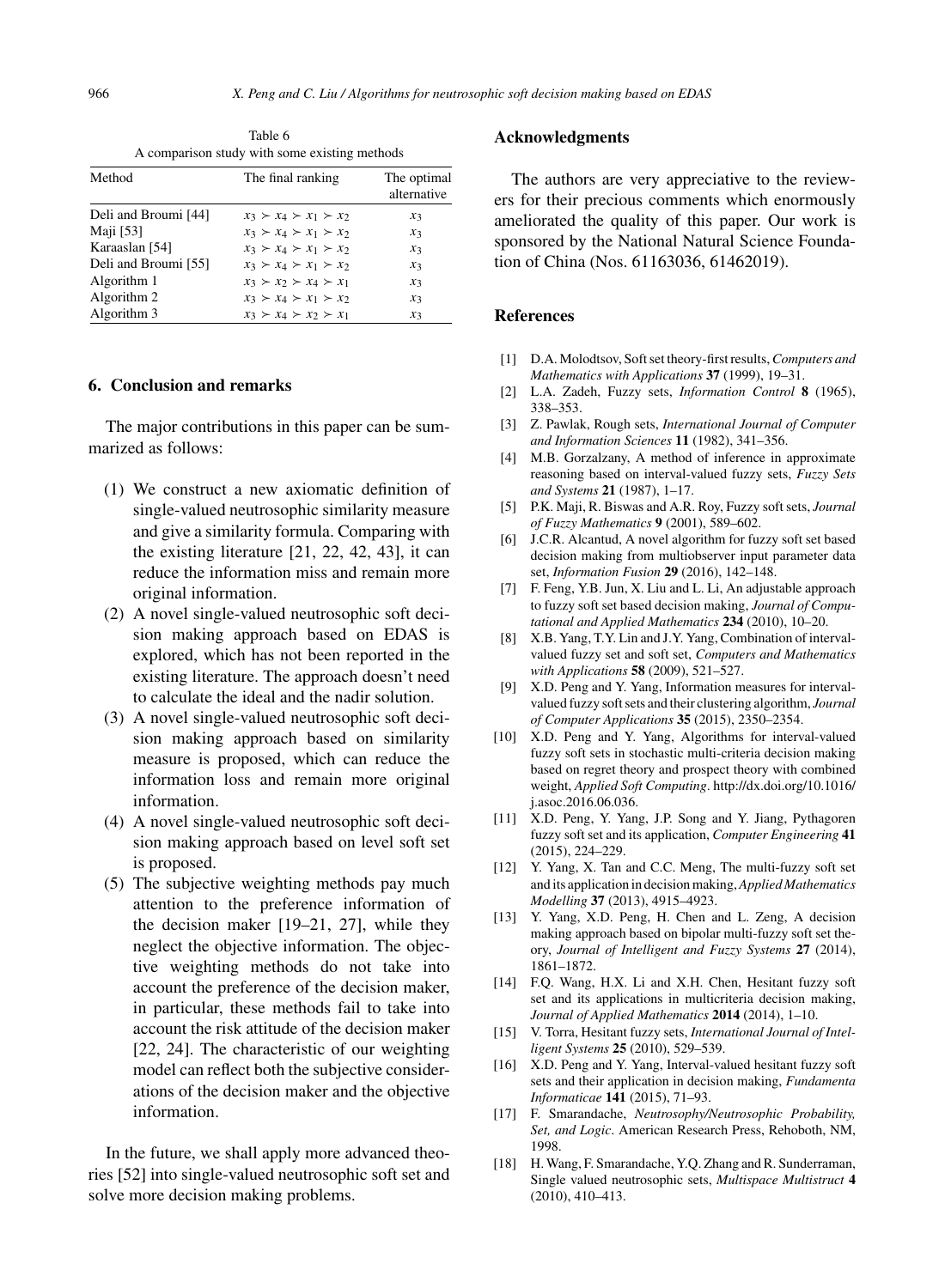- [19] J. Ye, Multicriteria decision-making method using the correlation coefficient under single-valued neutrosophic environment, *International Journal of General Systems* **42** (2013), 386–394.
- [20] J. Ye, Improved correlation coefficients of single valued neutrosophic sets and interval neutrosophic sets for multiple attribute decision making, *Journal of Intelligent and Fuzzy Systems* **27** (2014), 2453–2462.
- [21] J. Ye, Clustering methods using distance-based similarity measures of single-valued neutrosophic sets, *Journal of Intelligent Systems* **23** (2014), 379–389.
- [22] J. Ye, Multiple attribute group decision-making method with completely unknown weights based on similarity measures under single valued neutrosophic environment, *Journal of Intelligent and Fuzzy Systems* **27** (2014), 2927–2935.
- [23] X.D. Peng and J.G. Dai, Approaches to single-valued neutrosophic MADM based on MABAC, TOPSIS and new similarity measure with score function, *Neural Computing and Applications*. doi:10.1007/s00521-016-2607-y
- [24] P. Biswas, S. Pramanik and B.C. Giri, TOPSIS method for multi-attribute group decision-making under single-valued neutrosophic environment, *Neural Computing and Applications* **27** (2016), 727–737.
- [25] R. Sahin and A. Kucuk, Subsethood measure for single valued neutrosophic sets, *Journal of Intelligent and Fuzzy Systems* **29** (2015), 525–530.
- [26] H.L. Yang, Z.L. Guo, Y.H. She and X.W. Liao, On single valued neutrosophic relations, *Journal of Intelligent and Fuzzy Systems* **30** (2016), 1045–1056.
- [27] H.L. Huang, New distance measure of single-valued neutrosophic sets and its application, *International Journal of Intelligent Systems* **31** (2016), 1021–1032.
- [28] P.D. Liu, The aggregation operators based on archimedean t-Conorm and t-Norm for single-valued neutrosophic numbers and their application to decision making, *International Journal of Fuzzy Systems*. doi:10.1007/s40815-016-0195-8
- [29] X.H.Wu, J. Wang, J.J. Peng and X.H. Chen, Crossentropy and prioritized aggregation operator with simplified neutrosophic sets and their application in multi-criteria decisionmaking problems, *International Journal of Fuzzy Systems*. doi: 10.1007/s40815-016-0180-2
- [30] S. Broumi, M. Talea, A. Bakali and F. Smarandache, Single valued neutrosophic graphs, *Journal of New Theory* **10** (2016), 86–101.
- [31] S. Broumi, A. Bakali, M. Talea and F. Smarandache, Isolated single valued neutrosophic graphs, *Neutrosophic Sets and Systems* **11** (2016), 74–78.
- [32] S. Broumi, M. Talea, F. Smarandache and A. Bakali, Single valued neutrosophic graphs: Degree, order and size, *IEEE World Congress on Computational Intelligence* (2016), 2444–2451.
- [33] S. Broumi, M. Talea, A. Bakali and F. Smarandache, On bipolar single valued neutrosophic graphs, *Journal of New Theory* **11** (2016), 84–102.
- [34] S. Broumi, F. Smarandache, M. Talea and A. Bakali, An introduction to bipolar single valued neutrosophic graph theory, *Applied Mechanics and Materials* **841** (2016), 184–191.
- [35] J.J. Peng, J.Q. Wang and W.E. Yang, A multi-valued neutrosophic qualitative flexible approach based on likelihood for multi-criteria decision-making problems, *International Journal of Systems Science*. doi: 10.1080/00207721. 2016.1218975
- [36] J.J. Peng, J.Q. Wang and X. Wu, An extension of the ELEC-TRE approach with multi-valued neutrosophic information,

*Neural Computing and Applications*. doi: 10.1007/s00521- 016-2411-8

- [37] P. Ji, H.Y. Zhang and J.Q. Wang, A projection-based TODIM method under multi-valued neutrosophic environments and its application in personnel selection, *Neural Computing and Applications*. doi: 10.1007/s00521-016- 2436-z
- [38] Z.P. Tian, J. Wang, J.Q. Wang and H.Y. Zhang, An improved MULTIMOORA approach for multi- criteria decision-making based on interdependent inputs of simplified neutrosophic linguistic information, *Neural Computing and Applications*. doi: 10.1007/s00521-016-2378-5
- [39] Z.P. Tian, J. Wang, J.Q. Wang and H.Y. Zhang, Simplified neutrosophic linguistic multi-criteria group decision-making approach to green product development, *Group Decision and Negotiation*. doi: 10.1007/s10726-016- 9479-5
- [40] Z.P. Tian, J. Wang, H.Y. Zhang and J.Q. Wang, Multi-criteria decision-making based on generalized prioritized aggregation operators under simplified neutrosophic uncertain linguistic environment, *International Journal of Machine Learning and Cybernetics*. doi: 10.1007/s13042-016- 0552-9
- [41] P.K. Maji, Neutrosophic soft set, *Annals of Fuzzy Mathematics and Informatics* **5** (2013), 157–168.
- [42] R. Sahin and A. Küçük, On similarity and entropy of neutrosophic soft sets, *Journal of Intelligent and Fuzzy Systems* **27** (2014), 2417–2430.
- [43] A. Mukherjee and S. Sarkar, Several similarity measures of neutrosophic soft sets and its application in real life problems, *Annals of Pure and Applied Mathematics* **7** (2014), 1–6.
- [44] I. Deli and S. Broumi, Neutrosophic soft matrices and NSM decision making, *Journal of Intelligent and Fuzzy Systems* **28** (2015), 2233–2241.
- [45] S. Alkhazaleh, Time-neutrosophic soft set and its applications, *Journal of Intelligent and Fuzzy Systems* **30** (2016), 1087–1098.
- [46] A. Al-Quran and N. Hassan, Neutrosophic vague soft expert set theory, *Journal of Intelligent and Fuzzy Systems* **30** (2016), 3691–3702.
- [47] M.K. Ghorabaee, E.K. Zavadskas, L. Olfat and Z. Turskis, Multi-criteria inventory classification using a new method of evaluation based on distance from average solution (EDAS), *Informatica* **26** (2015), 435–451.
- [48] S. Opricovic and G.H. Tzeng, Compromise solution by MCDMmethods: A comparative analysis of VIKOR and TOPSIS, *European Journal of Operational Research* **156** (2004), 445–455.
- [49] M.K. Ghorabaee, E.K. Zavadskas, M. Amiri and Z. Turskis, Extended EDAS method for fuzzy multi-criteria decisionmaking: An application to supplier selection, *International Journal of Computers Communications and Control* **11** (2016), 358–371.
- [50] S.F. Liu, Y.G. Dang and Z.G. Fang, *Grey systems theory and its applications*, Science Press, Beijing, 2000.
- [51] J.J. Peng, J.Q. Wang, J. Wang, H.Y. Zhang and X.H. Chen, Simplified neutrosophic sets and their applications in multicriteria group decision-making problems, *International Journal of Systems Science* **47** (2016), 2342–2358.
- [52] F. Smarandache, Neutrosophic Overset, Neutrosophic Underset, and Neutrosophic Offset. Similarly for Neutrosophic Over-/Under-/Off- Logic, Probability, and Statistics. Pons Editions, Brussels, Belgium, 2016.